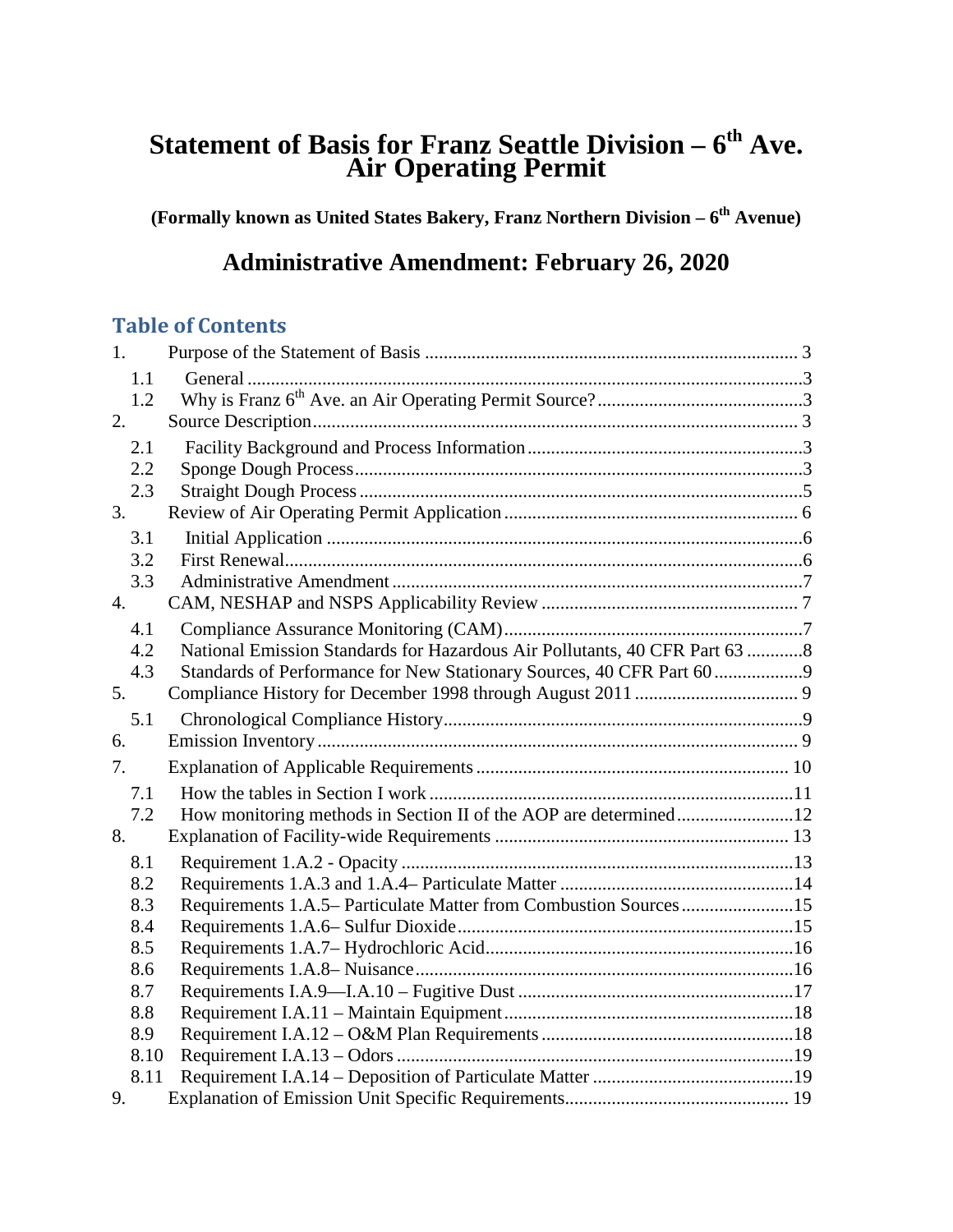| 9.1 |  |
|-----|--|
| 9.2 |  |
| 10. |  |
|     |  |
| 12. |  |
| 13. |  |
| 14. |  |
| 15. |  |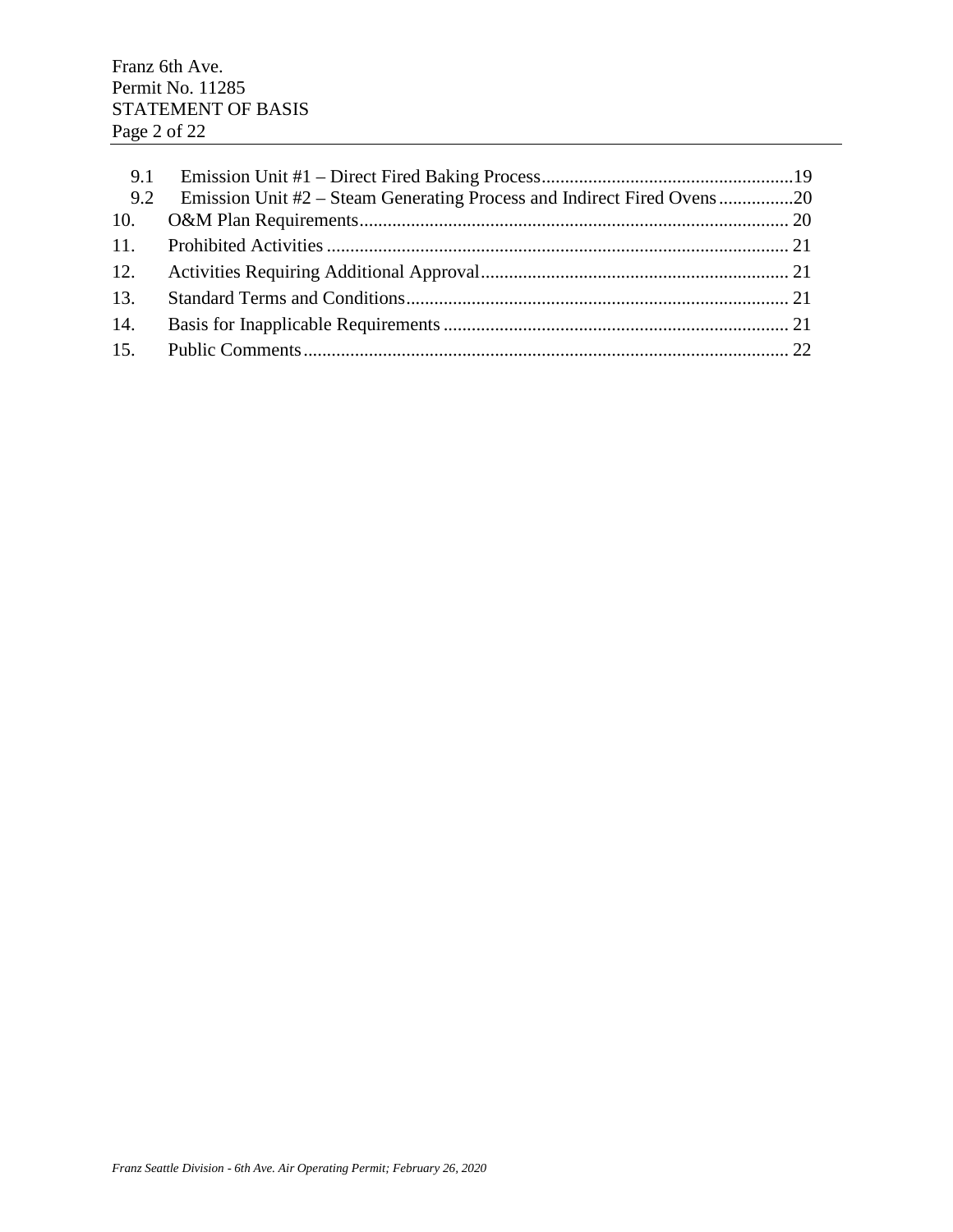## <span id="page-2-0"></span>**1. Purpose of the Statement of Basis**

### *1.1 General*

<span id="page-2-1"></span>This Air Operating Permit is a renewal of existing Air Operating Permit No. 11285 for Franz Seattle Division –  $6<sup>th</sup>$  Ave. (Franz  $6<sup>th</sup>$  Ave.). This statement of basis summarizes the legal and factual bases for the draft permit conditions in Air Operating Permit No. 11285 to be issued under the authority of the Washington Clean Air Act, Chapter 70.94 Revised Code of Washington, Chapter 173-401 of the Washington Administrative Code and Puget Sound Clean Air Agency Regulation I, Article 7. Unlike the permit, this document is not legally enforceable. It includes references to the applicable statutory or regulatory provisions that relate to Franz 6th Ave.'s emissions to the atmosphere. In addition, this statement of basis provides a description of Franz 6th Ave.'s activities and a compliance history.

## *1.2 Why is Franz 6th Ave. an Air Operating Permit Source?*

<span id="page-2-2"></span>Franz 6th Ave. is an air operating permit source because of its emissions of volatile organic compounds (VOC). The majority of these VOC emissions come from the emissions of ethanol, which is formed in the dough and vaporizes in the bakery oven.

## <span id="page-2-3"></span>**2. Source Description**

### *2.1 Facility Background and Process Information*

<span id="page-2-4"></span>Franz 6th Ave. operates a bread baking facility in Seattle, Washington. The facility can potentially operate 24 hours per day, 365 days per year. Currently, however, the plant is operating 1 to 3 shifts per day (depending on the product), around 152 hours per week, 52 weeks per year. The facility Standard Industrial Classification Code is 2051.

Franz  $6<sup>th</sup>$  Ave. uses sponge dough and straight dough baking processes to manufacture bakery products.

### *2.2 Sponge Dough Process*

<span id="page-2-5"></span>In the first mixing stage generally 60-100% of the total flour, minor ingredients and water are brought together with sufficient mixing to yield a stiff homogeneous mass. Bakers refer to this stage as the sponge. After being subjected to fermentation the sponge is brought back to the mixer where the remaining ingredients are added and the second mixing is applied. At this point, the dough is mixed so as to uniformly disperse the ingredients.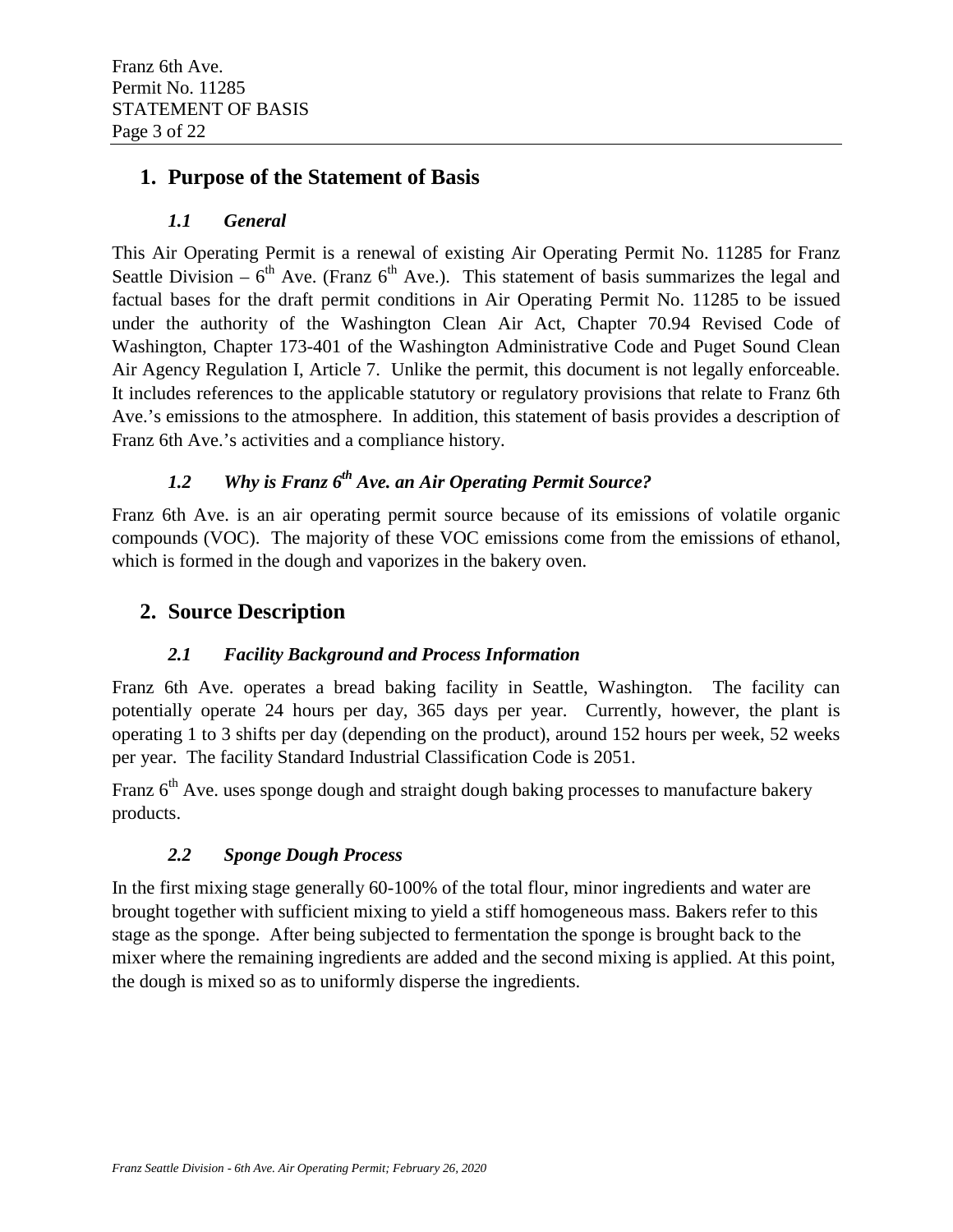The second fermentation of the dough is referred to as floor time. After being mixed, the dough is allowed to relax or be mechanically developed before dividing can occur. Dough division then occurs and a large mass of dough is divided into smaller pieces of predetermined weight. The dough pieces are then rounded into uniform balls and transferred to the moulding/panning stations.

The dough pieces are run through a set of sheeting rollers, moulded to size and deposited into a pan.

Final proofing will then allow the dough piece to leaven to a desired volume. The proofed product is loaded into the oven and baked to a certain desired color by regulating the time and temperature. The baked product is de-panned and is transferred onto a cooling conveyor or cooling rack where it is allowed to cool. The cooled product is sliced and/or bagged and then staged for distribution.

Figure 1 provides a flow diagram showing the sponge dough process.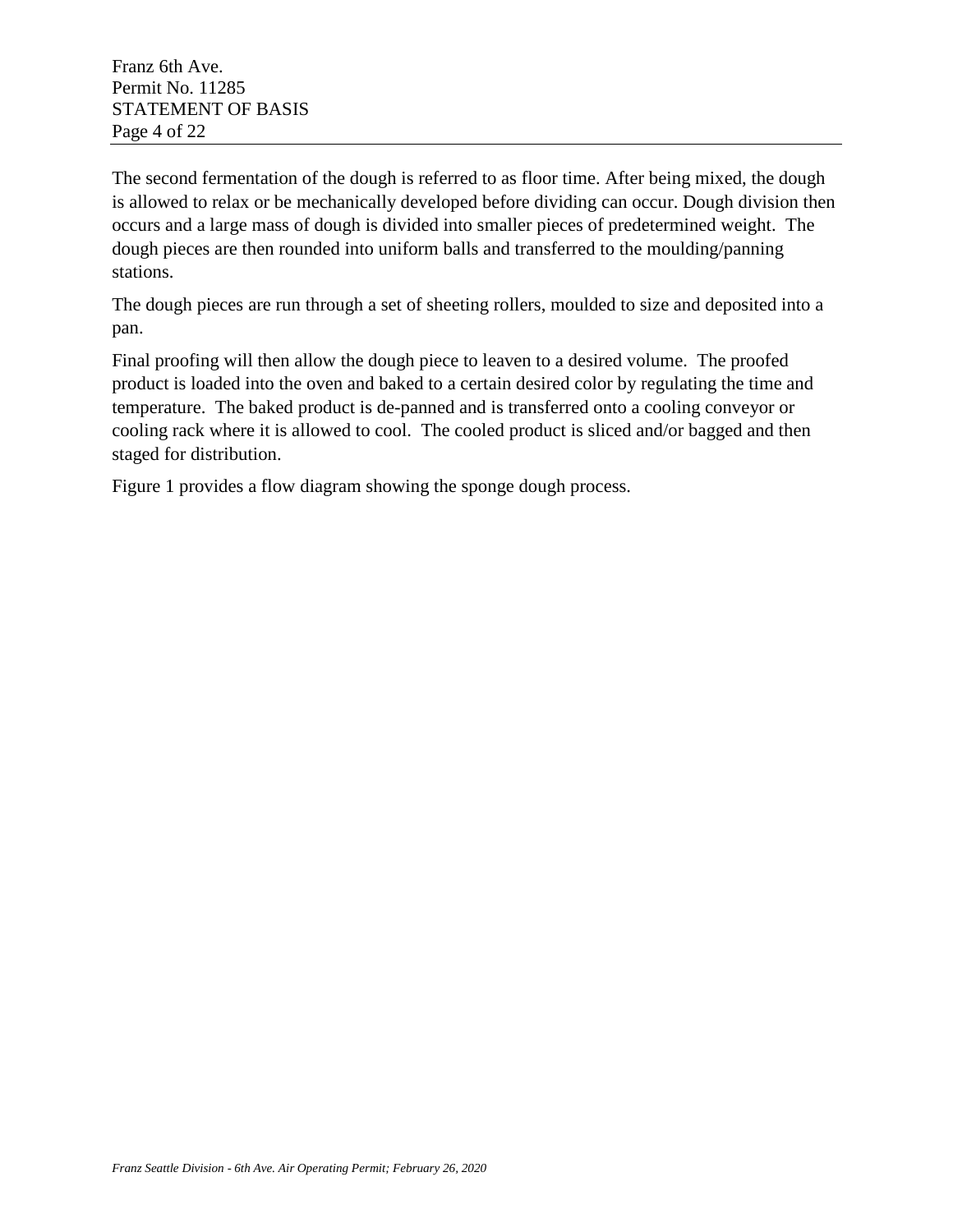|                      | FLOUR SILOS          |
|----------------------|----------------------|
|                      | USE BINS(FLOUR)      |
| WATER<br>CREAM YEAST | MIXER                |
| MINOR INGREDIENTS    |                      |
|                      | FERMENTATION ROOM    |
| WATER<br>CREAM YEAST | <b>MIXER</b>         |
| MINOR INGREDIENTS    | PUMP OR HOIST        |
|                      | <b>DIVIDER</b>       |
|                      | <b>ROUNDER</b>       |
|                      | DOUGH BALL CONVEYOR: |
|                      | MOULDER-PANNER       |
|                      | FINAL PROOFER        |
|                      | OVEN                 |
|                      | COOLING              |
|                      | PACKAGING            |

#### **FIGURE 1: FLOW DIAGRAM SPONGE DOUGH PROCESS**

#### *2.3 Straight Dough Process*

<span id="page-4-0"></span>The straight dough process is a single step mixing process where all the ingredients needed for the dough are placed into a mixer at one time. After mixing, the process is similar to the Sponge Dough Process.

Figure 2 provides a flow diagram showing the sponge dough process.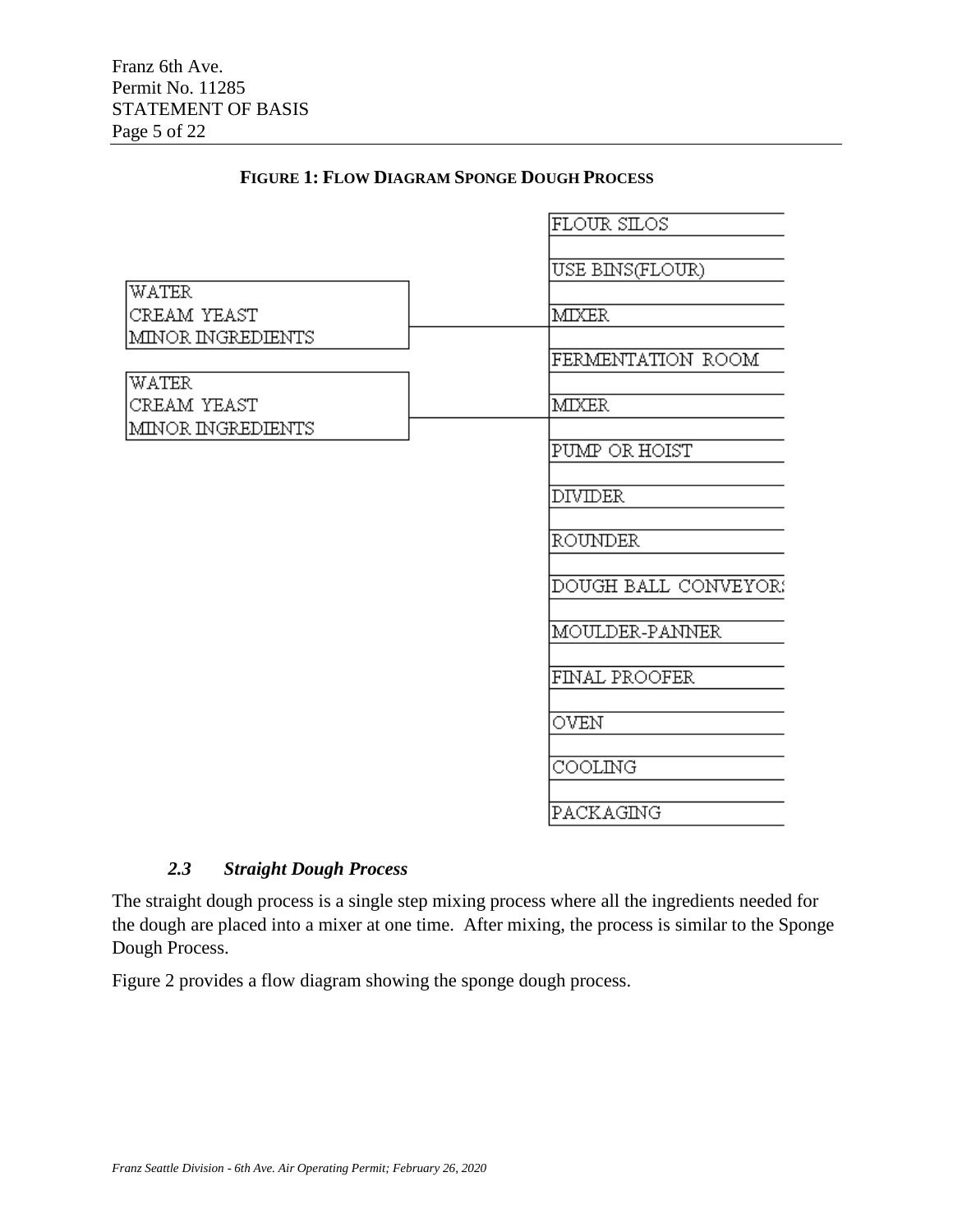|                   | FLOUR SILOS          |
|-------------------|----------------------|
|                   |                      |
|                   | USE BINS(FLOUR)      |
|                   |                      |
| <b>WATER</b>      |                      |
| CREAM YEAST       | <b>MIXER</b>         |
| MINOR INGREDIENTS |                      |
|                   | PUMP OR HOIST        |
|                   |                      |
|                   |                      |
|                   | <b>DIVIDER</b>       |
|                   |                      |
|                   | <b>ROUNDER</b>       |
|                   |                      |
|                   |                      |
|                   | DOUGH BALL CONVEYORS |
|                   |                      |
|                   | MOULDER-PANNER       |
|                   |                      |
|                   |                      |
|                   | FINAL PROOFER        |
|                   |                      |
|                   | OVEN                 |
|                   |                      |
|                   | COOLING              |
|                   |                      |
|                   |                      |
|                   | PACKAGING            |
|                   |                      |

#### **FIGURE 2: FLOW DIAGRAM STRAIGHT DOUGH PROCESS**

## <span id="page-5-1"></span><span id="page-5-0"></span>**3. Review of Air Operating Permit Application**

#### *3.1 Initial Application*

An air operating permit application was received by Puget Sound Clean Air Agency from Franz 6th Ave. on April 15, 1995 pursuant to WAC 173-401-500(3). The application was acknowledged to be complete in a letter from Puget Sound Clean Air Agency to Franz 6th Ave. dated September 22, 1995. The Puget Sound Clean Air Agency issued Air Operating Permit No. 11285 to Franz 6th Ave. on December 18, 1998.

#### *3.2 First Renewal*

<span id="page-5-2"></span>An air operating permit renewal application was received by the Agency from Franz 6<sup>th</sup> Ave. on October 1, 2002. This was received on time with more than one year remaining on the active permit, which expired on December 18, 2003. The Agency reviewed the application and acknowledged it to be complete in an October 25, 2002 letter to Franz  $6<sup>th</sup>$  Ave. The Agency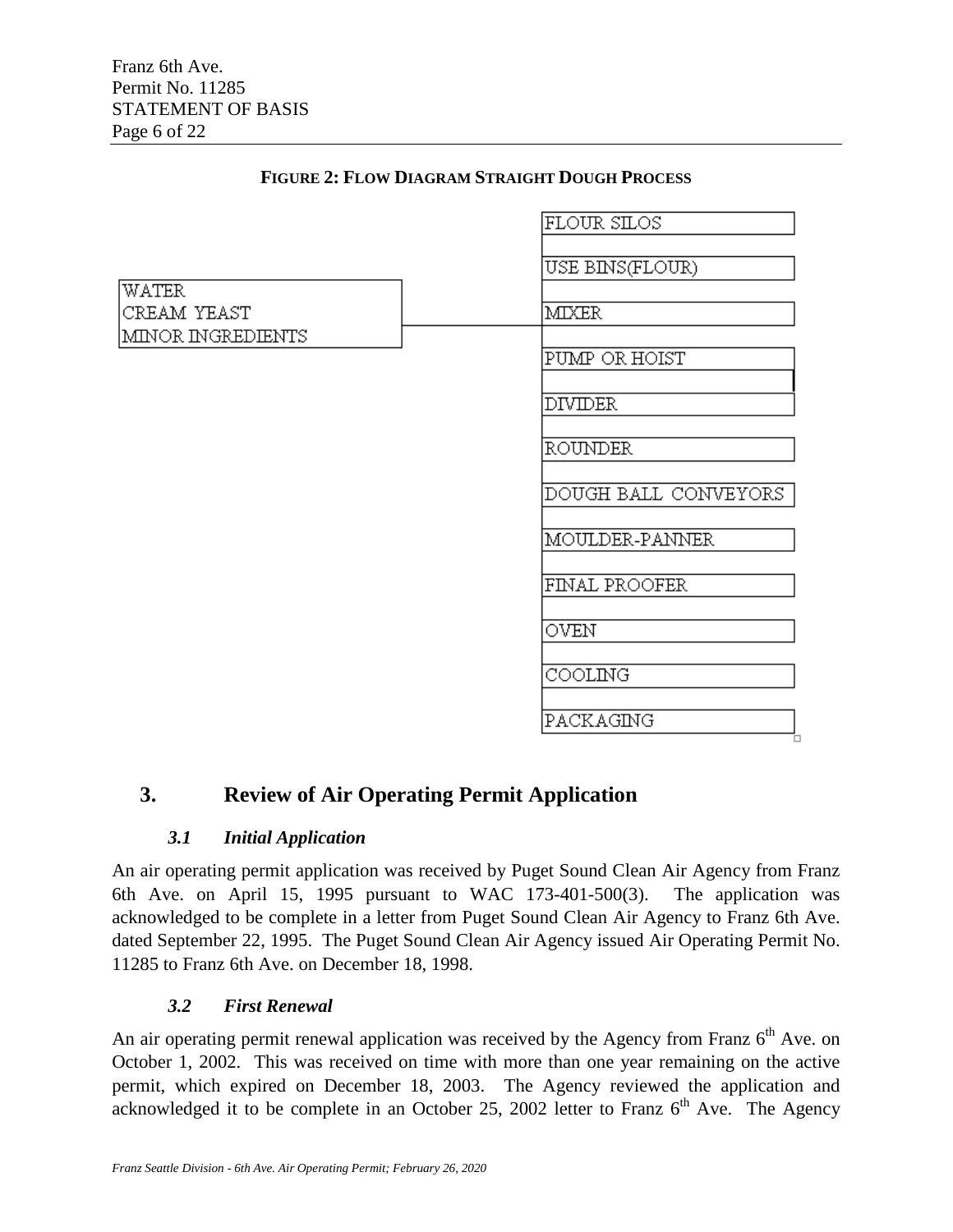issued the first renewal to Air Operating Permit No. 11285 to Franz  $6<sup>th</sup>$  Ave. on December 18, 2003.

#### *3.3 Administrative Amendment*

<span id="page-6-0"></span>On January 23, 2004, the Agency finalized an administrative revision to correct the expiration date in the header of the permit and correct an error concerning the date that the first annual report was due (Section V.M., Compliance Certifications).

#### *3.4 Second Renewal*

An air operating permit renewal application was received by the Agency from Franz  $6<sup>th</sup>$  Ave. on August 10, 2007. This was received on time with more than one year remaining on the active permit, which expired on December 18, 2008. The Agency reviewed the application and acknowledged it to be complete in a January 11, 2008 letter to Franz  $6<sup>th</sup>$  Ave. Franz  $6<sup>th</sup>$  Ave. operated under the authority of their permit shield from December 19, 2008 until the Agency issued this second renewal to Air Operating Permit No. 11285. [WAC 173-401-640]

## <span id="page-6-1"></span>**4. CAM, NESHAP and NSPS Applicability Review**

## *4.1 Compliance Assurance Monitoring (CAM)*

<span id="page-6-2"></span>As part of the air operating permit renewal application, an analysis was completed to determine whether a Compliance Assurance Monitoring (CAM) Plan is required for any emission unit at the facility. In accordance with 40 CFR Part 64, any emission unit that meets all three of the following criteria requires a CAM Plan:

- 1. The unit is subject to an emission limitation or standard for the applicable regulated air pollutant.  $[40 \text{ CFR } 64.2(a)(1)]$
- 2. The unit uses a control device to achieve compliance with any such emission limitation or standard.  $[40 \text{ CFR } 64.2(a)(2)]$
- 3. The unit has potential pre-control device emissions of the applicable pollutant of at least 100% of the major source amount.  $[40 \text{ CFR } 64.2(a)(3)]$ .

The Agency has reviewed the emission units at Franz 6th Ave. and determined that CAM does not apply to any emission units at the facility. The vast majority units at this facility do not meet criteria 2 above as they do not have control devices. The flour silos cannot be excluded based on this criteria as they do have filter controls. Hence, further review is necessary for the silos.

The flour silos at Franz –  $6<sup>th</sup>$  Ave have bags attached to the top of each silo to control flour emissions. Flour emissions could occur primarily when the silos are filled. The silos are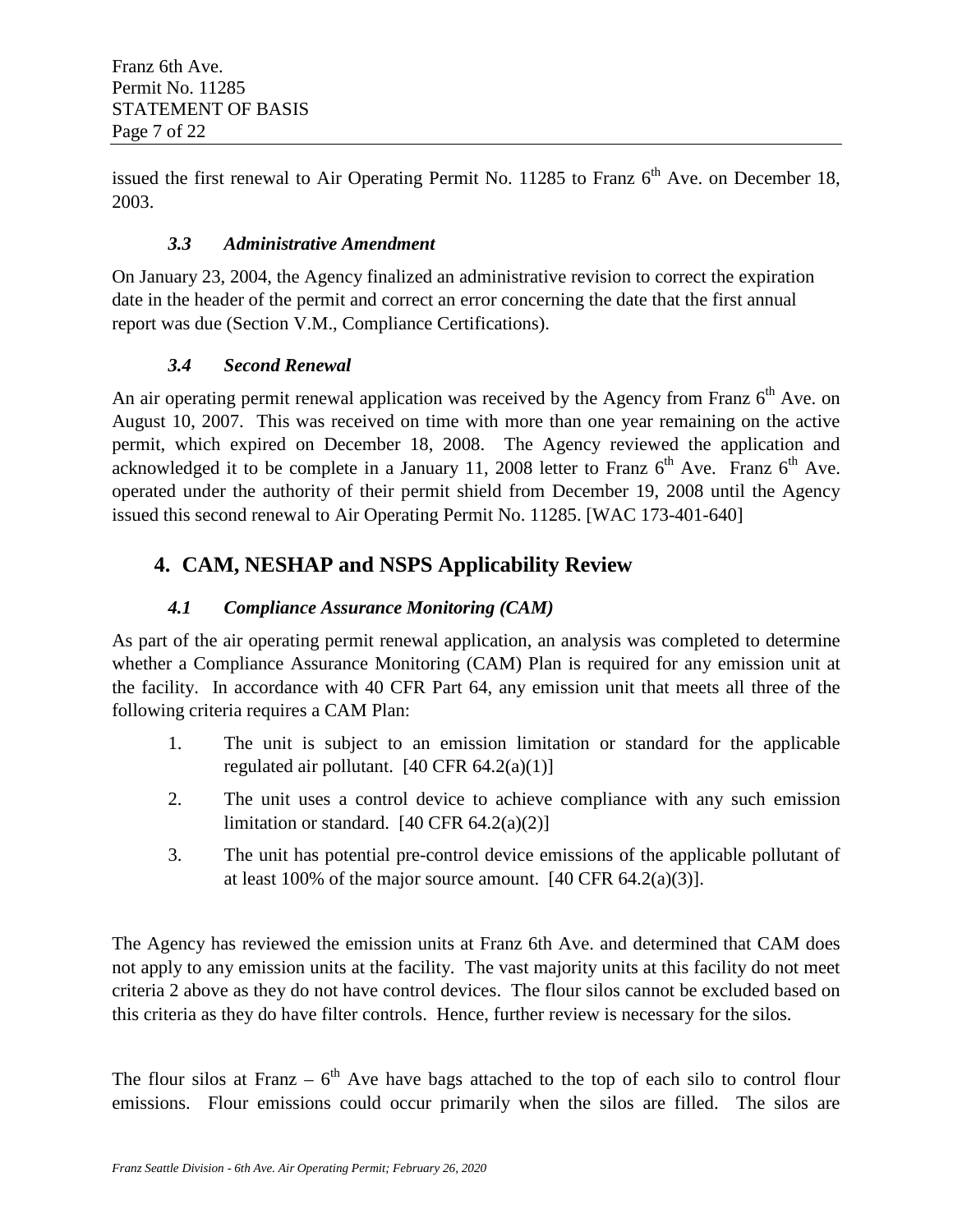passively vented, meaning there are no fans to draw air through the filters. For the sake of calculations, we will assume that the silos have fans identical to the ones on the two large flour silos at Franz - Weller Street. Franz- $6<sup>th</sup>$  Ave is a sister facility to Franz – Weller St, and operates similar equipment. The Franz- Weller Street flour silos are equipped with baghouses that exhaust at 650 cfm.

Franz –  $6<sup>th</sup>$  Ave has a number of flour silos, the largest of which have a capacity of 240,000 lb of flour. The emissions from one of these flour silos with a 650 cfm baghouse (and assuming that the baghouse is emitting at the grain load limited in the Agency's rule) would be:

 $(0.05 \text{ gr/sec}) \times (\text{lb}/7,000 \text{ gr}) \times (650 \text{ ft}^3/\text{min}) \times (60 \text{ min/hr}) \times (8760 \text{ hr/yr}) \times (\text{ton}/2000 \text{ lb})$ 

#### $= 1.22$  tpy

This worst case emission rate for the largest flour silos would not come close to the major threshold of 100 tons/year. Therefore it is clear that none of the silos at Franz –  $6<sup>th</sup>$  Ave. require a CAM Plan.

#### *4.2 National Emission Standards for Hazardous Air Pollutants, 40 CFR Part 63*

<span id="page-7-0"></span>A review of federal NESHAP was conducted to identify potentially applicable National Emissions Standards for Hazardous Air Pollutants (NESHAP). Based on this review, Franz  $6<sup>th</sup>$ Ave.'s is not subject to any federal NESHAP.

- 40 CFR Part 63, Subpart DDDDD applies to boilers and process heaters located at facilities that are major sources of hazardous air pollutants (HAPs). Franz  $6<sup>th</sup>$  Ave. is not a major source of HAP, so the rule is not applicable.
- <span id="page-7-1"></span>• 40 CFR Part 63, Subpart JJJJJJ, applies to some boilers located at HAP area sources (National Emission Standards for Area Sources: Industrial/Commercial/Institutional Boilers and Process Heaters). Franz  $6<sup>th</sup>$  Ave. is an area source for HAP. Therefore, this NESHAP would apply any boiler operated at the plant met the applicability criteria. However, 40 CFR Section 63.11195 specifies that gas-fired boilers as defined in 40 CFR Section 60.111237 are not subject to this NESHAP. Since Franz  $6<sup>th</sup>$  Ave. burns only natural gas, the boilers used at the source meet the definition of gas-fired boiler and are not subject to this NESHAP.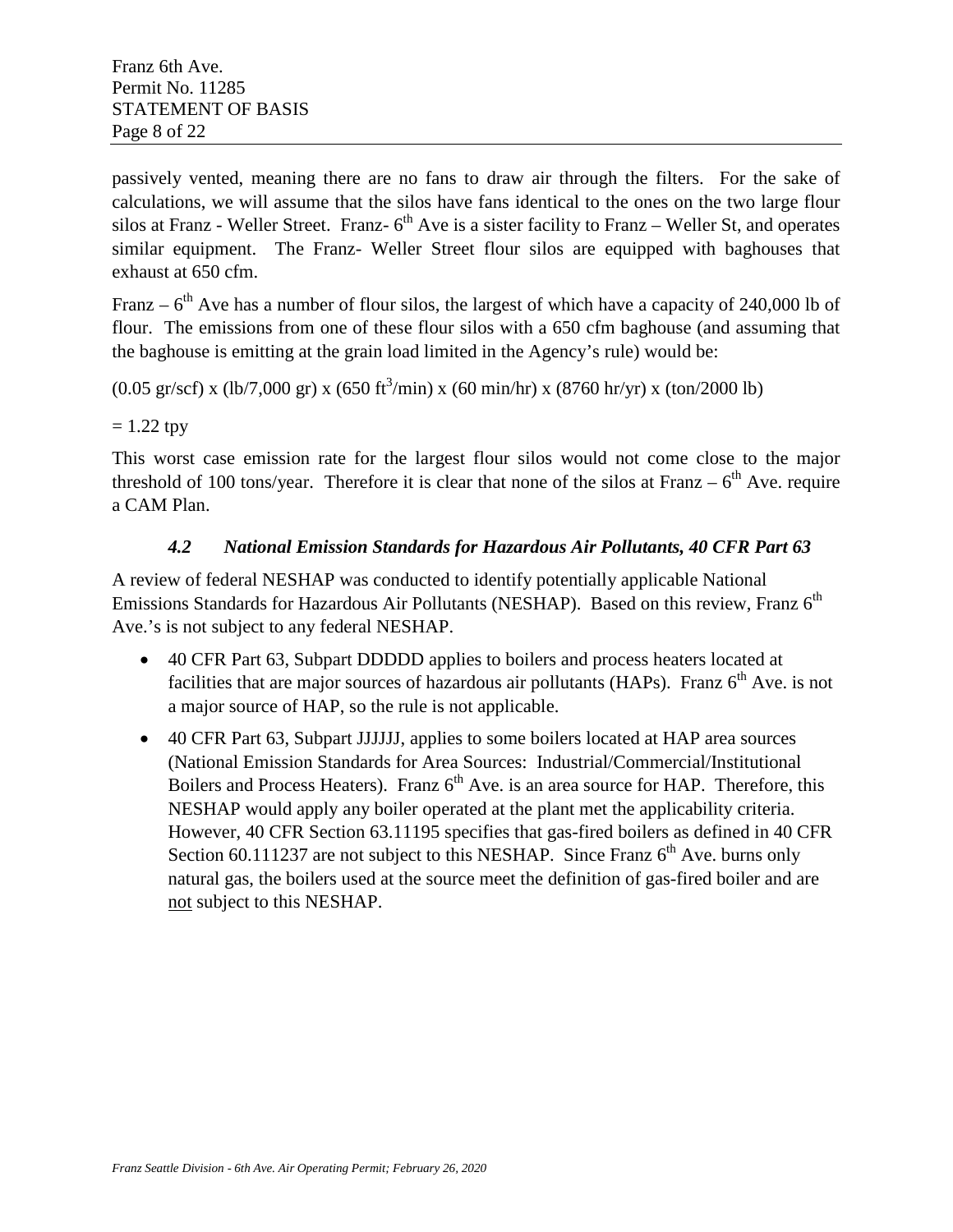### *4.3 Standards of Performance for New Stationary Sources, 40 CFR Part 60*

A review of federal New Source Performance Standards (NSPS) was conducted to identify potentially applicable standards. Based on this review, Franz  $6<sup>th</sup>$  Ave. is not subject to any federal NSPS.

## <span id="page-8-0"></span>**5. Compliance History for December 1998 through August 2011**

The compliance history for Franz  $6<sup>th</sup>$  Ave. from December 2003 (issuance of the first renewal of Air Operating Permit No. 11285) until the current time is summarized below.

There were no Notices of Violation issued during this time period, and the Puget Sound Clean Air Agency has no open or outstanding Assurances of Discontinuance for Franz  $6<sup>th</sup>$  Ave. A review of the Agency database found that no complaints have been received about Franz  $6<sup>th</sup>$  Ave. from June 2003 to March 2011.

Compliance Status Reports (CSRs) issued to Franz 6<sup>th</sup> Ave. are listed in chronological order. At the time of this review, the Agency considers all matters listed below to be closed and has no open or unresolved enforcement actions with Franz  $6<sup>th</sup>$  Ave.

## *5.1 Chronological Compliance History*

<span id="page-8-1"></span>CSR issued July 20, 2009 with mention of a verbal warning regarding the requirement to submit a Notice of Construction application for new plasma cutters. Franz  $6<sup>th</sup>$  Ave. decided to return plasma cutters rather than proceed with the Notice of Construction process. Plasma cutters may have been eligible for exemption in accordance with 6.03 (b)(10).

CSR issued June 3, 2008 stating that no violations were observed during the June 3, 2009 inspection.

CSR issued May 10, 2007 stating that no violations were observed during the May 10, 2007 inspection.

CSR issued March 13, 2003 stating that no violations were observed during the February 13, 2003 inspection.

## <span id="page-8-2"></span>**6. Emission Inventory**

The latest emission inventory is listed in Attachment A to this Statement of Basis. The attached emission inventory includes a breakdown of the total annual emissions listed by chemical name, CAS number, and the point sources where the emissions originate. Table 1 summarizes the VOCs and ethanol emissions from Franz  $6<sup>th</sup>$  Ave. for last five years of available data.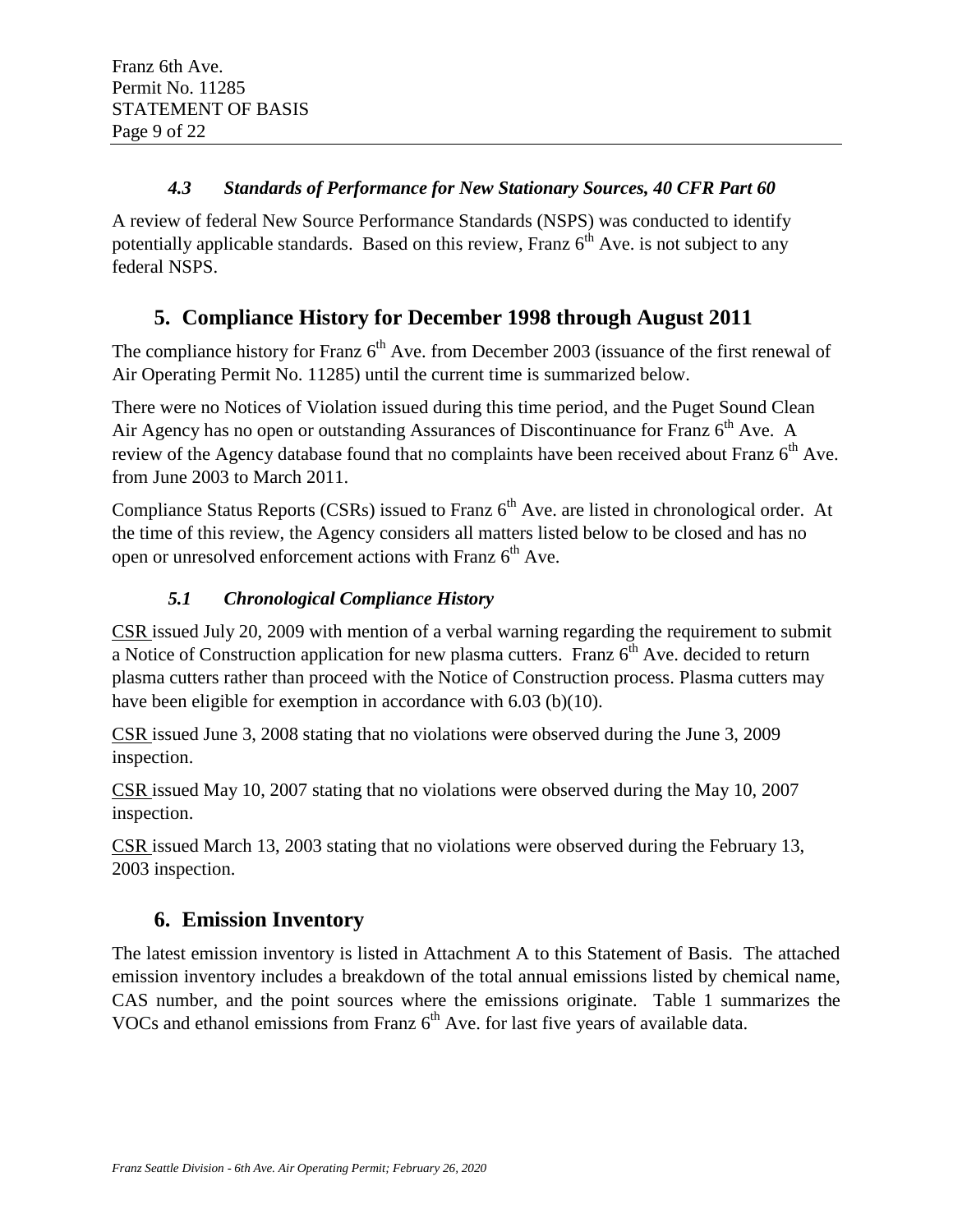| Pollutant | 2006 | 2007 | 2008 | 2009 | 2010 |
|-----------|------|------|------|------|------|
| Total VOC | 60   | 69   |      | 69   | СC   |
| Ethanol   | 60   | 69   | 75   | 69   | 56   |

**TABLE 1: FRANZ 6TH AVE. REPORTED TOTAL VOC AND ETHANOL EMISSIONS (TONS PER YEAR)**

Tests on bakery ovens show that small amounts of acetate and formate, typically in the low parts per million (ppm) range, are also present in the off-gas. Further, most of the acetate is ethyl acetate, a VOC that contributes to the bakery odor (ethanol does not). By comparison, shortterm concentrations during baking of high yeast bread at full operation yielded 1,000 to 4,300  $mg/m<sup>3</sup>$  of ethanol and 1 to 5 mg/m<sup>3</sup> of the remaining VOC components. The source only reports ethanol emissions to the Agency, although the anaerobic fermentation process in yeast-leavened breads is also known to produce carbon dioxide, and small amounts of other alcohols, esters and aldehydes.

Franz 6th Ave. building and baking ovens are heated by natural gas only. Emissions of criteria pollutants arising from combustion from natural gas-fired units are well below reporting thresholds.

## **7. Explanation of Applicable Requirements**

<span id="page-9-0"></span>Applicable requirements are listed in several sections of the operating permit as discussed below. The permit lists only the requirements that the Agency has determined to be within the scope of the definition of "applicable requirements" under the air operating permit program. Franz 6th Ave. is legally responsible for complying with all applicable requirements of the operating permit and other requirements that do not fit the definition of "applicable requirements" found in Chapter 173-401 Washington Administrative Code (WAC).

Some of the applicable requirements contain monitoring, maintenance and recordkeeping that require detailed explanation in this statement of basis. The specific conditions are listed below, along with any necessary explanations in monitoring, maintenance and recordkeeping requirements.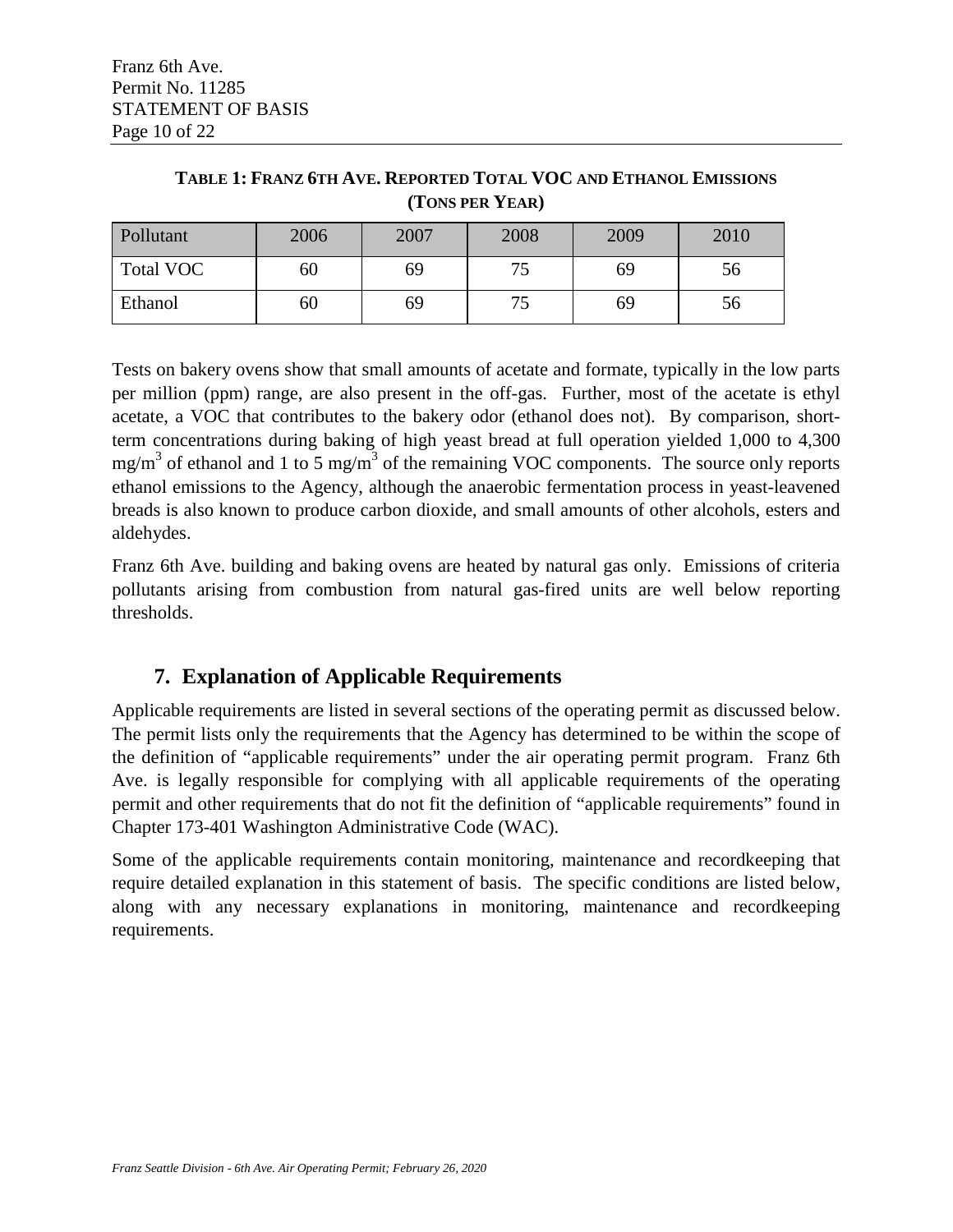#### *7.1 How the tables in Section I work*

<span id="page-10-0"></span>Section I.A. contains requirements that are applicable on a facility-wide basis. Section I.B. contains requirements applicable only to specific emission units within the facility. . It should be noted here that all the requirements in Section I.A. apply to the specific emission units as well. If the monitoring, maintenance and recordkeeping method for any requirement in Section I.A. is more extensive for a specific emission unit, that requirement is repeated in Section I.B. with the additional monitoring, maintenance and record keeping requirements.

The tables in Section I of the AOP list all the local (Agency), state (Department of Ecology), and federal (EPA) emission limits and emission limiting operational requirements that apply to the facility and emission units within the facility. All requirements are federally enforceable unless they are identified in column two by the words "*STATE ONLY*."

To simplify the permit, similar applicable requirements are grouped together in the table if the same monitoring and test methods were required. Facility-wide emission limits are not repeated for each emission unit unless a monitoring method is more extensive for a specific emission unit. However, all the requirements in Section I.A. do apply to the specific emission units.

The following information is contained in each column of the tables:

- The first column identifies the requirement. This column is for information only and not enforceable.
- The second column contains the actual rule citation for each individual requirement. This can be an Agency requirement from Regulation I, II, or III, a Department of Ecology requirement (WAC or RCW), or a federal requirement such as a New Source Performance Standard (NSPS) or a National Emission Standard for Hazardous Air Pollutants (NESHAP).
- The third column contains the adoption or effective date of the requirement. In some cases, the effective dates of the Federally Enforceable, or " $SIP<sup>1</sup>$  $SIP<sup>1</sup>$  $SIP<sup>1</sup>$ ," requirement and the Non-Federally Enforceable, or "State Only," requirement are different because either the state has not yet submitted the regulation to the EPA for approval into the SIP or the EPA has not yet approved it. This will be true of recently amended state and local regulations. "*STATE ONLY*" adoption dates are in *italicized* font. When the EPA does approve the new

 $\overline{a}$ 

<span id="page-10-1"></span>*<sup>1</sup> "SIP" is an abbreviation for "State Implementation Plan" which is a plan for improving or maintaining air quality and complying with the Federal Clean Air Act. The Federal Clean Air Act requires states to submit these plans to the US EPA for its review and approval. This plan must contain the rules and regulations of the state agency or local air authority necessary to implement the programs mandated by Federal law. Once the EPA adopts the plan or elements of it, the plan and its requirements become "federally enforceable" by EPA. New or modified state or local rules are not federally enforceable until they are "adopted into the SIP" by the EPA.*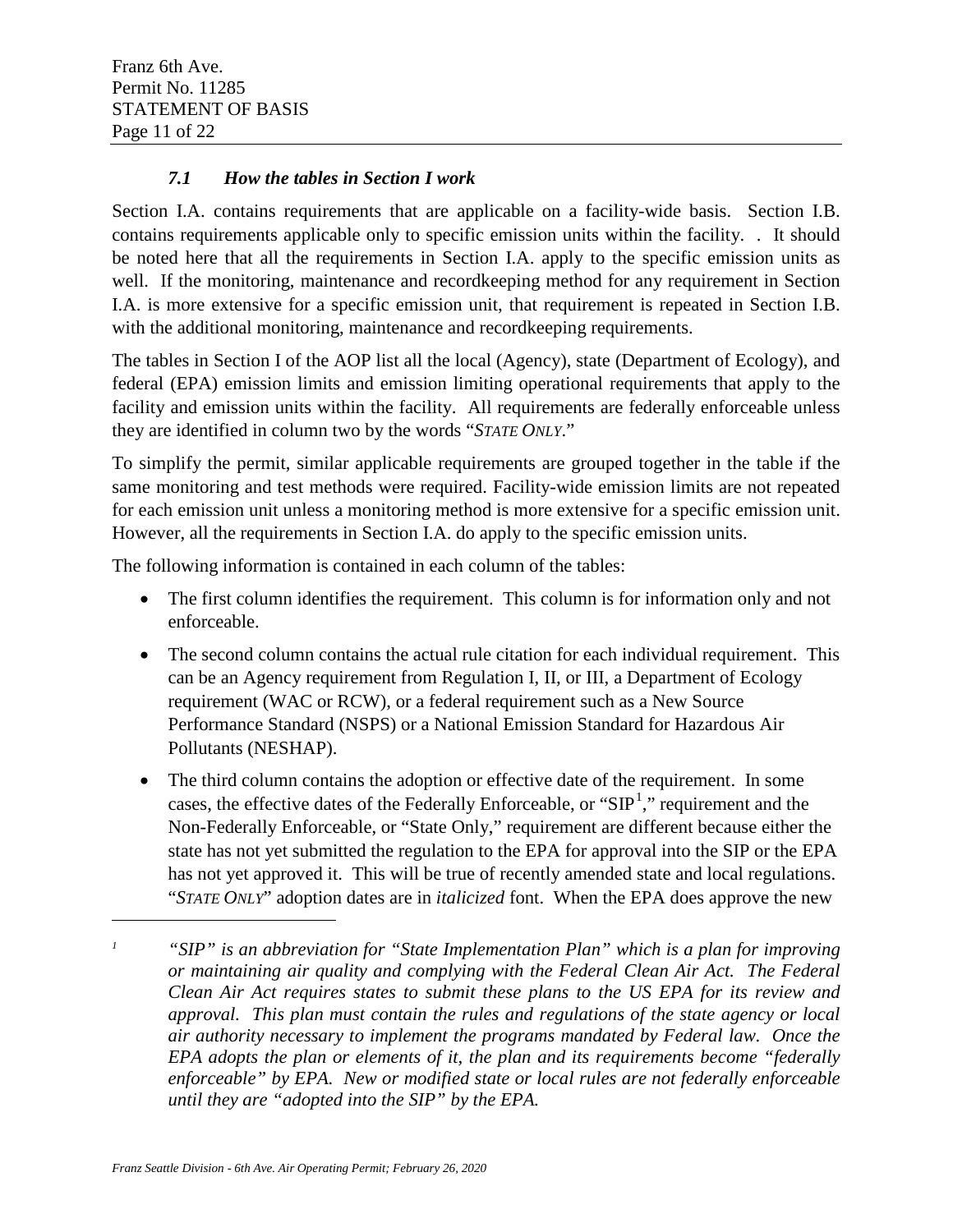requirement into the SIP, the old requirement will be replaced and superseded by the new requirement. This replacement will take place automatically, with no changes being made to the air operating permit until the next renewal. The new requirement will be enforceable by the EPA as well as the Agency from the date that it is adopted into the SIP, and the old requirement will no longer be an applicable requirement.

- The fourth column paraphrases the requirement. This column is for information only and the information contained in the column is not enforceable. The actual enforceable requirement is embodied in the requirement cited in the second and third columns.
- The fifth column, "Monitoring, Maintenance & Recordkeeping Method," identifies the methods described in Section II of the permit. Following these methods is required to "reasonably assure continuous compliance", and is an enforceable requirement of the permit. All inspections, tests, and other actions must be documented (the specific recordkeeping requirement for this is in Section V.O. of the permit).
- The sixth column, "Emission Standard Period," identifies the averaging time for the emission standard and/or the minimum length of one reference method run.
- The last column, "Reference Test Method," identifies the reference method associated with an applicable emission limit that is to be used if and when a source test is required. In some cases where the applicable requirement does not cite a test method, but a test method is applicable, one has been added in accordance with WAC 173-401-615 (see discussion of "gap-filling" in Section 7.2 of this document.

In the event of conflict or omission between the information contained in the fourth and sixth columns and the actual statute or regulation cited in the second column, the requirements and language of the actual statute or regulation cited shall govern. For more information regarding any of the requirements cited in the second and third columns, refer to the actual requirements cited.

### *7.2 How monitoring methods in Section II of the AOP are determined*

<span id="page-11-0"></span>The permit lists the applicable emissions standards and operating limits in tabular form in Section I of the AOP, with a reference to the applicable monitoring method. A full description of the monitoring method is contained Section II. State and local emission limits listed in the permit either have little or no ongoing monitoring methods included in the regulations. Therefore, "gap-filling" monitoring methods have been developed for these requirements, as provided under WAC 173-401-615(1)(b).

Whenever the Agency uses a "gap-filling" monitoring method, we determine the monitoring frequency using criteria contained in EPA's April 30, 1999 Draft Periodic Monitoring Technical Reference Document. We consider "the five criteria" listed below in determining how often the facility should perform a monitoring activity: hourly, once per shift, daily, weekly, monthly, quarterly, annually, and so on. These five criteria are: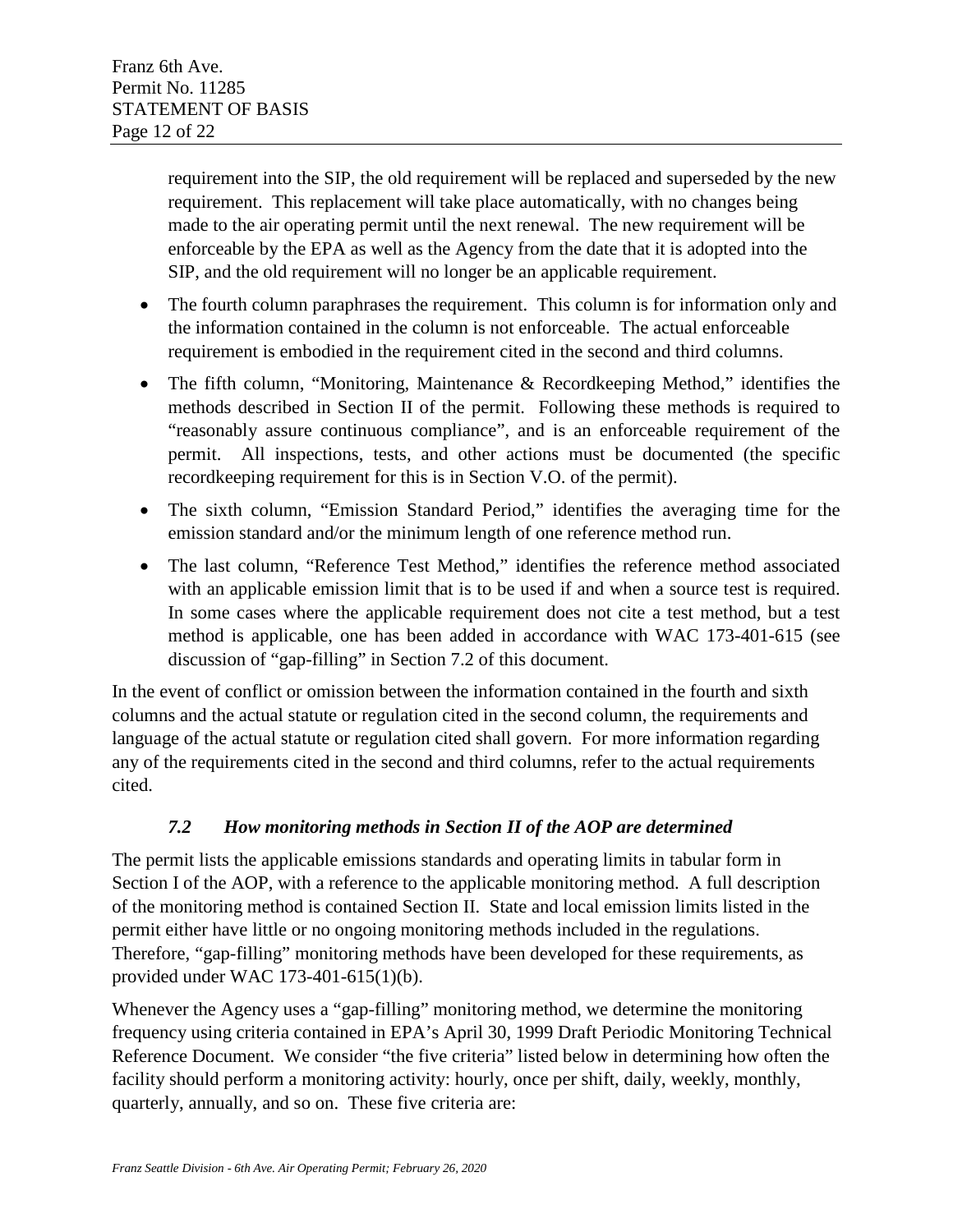- **Initial compliance** A facility with history of compliance issues with standards and limits will be required to perform more frequent monitoring.
- **Margin of compliance** The monitoring method and frequency are designed so that the source will identify a problem early and take corrective action before a violation occurs.
- **Variability of process and emissions** A highly variable process may need more frequent watching than one that runs only intermittently, or one that runs continuously well below the maximum rate.
- **Environmental impacts of problems** More frequent inspections may be required for a process for which a maintenance problem is likely to result in emissions that would have a significant environmental impact.
- **Technical considerations** It is a requirement to perform routine maintenance on all equipment in accordance with an acceptable operation and maintenance (O&M) Plan. Frequently, it is sufficient to operate, maintain, and monitor equipment in accordance with manufacturer's instructions. Where such operations, maintenance, and monitoring has been found to be insufficient, the Agency has included gap-filling measures.

Section V.P, Data Recovery, addresses the amounts of data recovery required for monitoring requirements that were developed specifically for the permit. The requirements of the section only apply as noted in Section II of the permit and under no circumstances does this section apply if a specific underlying applicable requirement is more stringent.

In developing the data recovery requirements, the Agency considered the frequency of the monitoring and the nature of the information required to monitor. For monitoring required on a quarterly or less frequent basis, the data recovery requirements are 100%.

## <span id="page-12-0"></span>**8. Explanation of Facility-wide Requirements**

Section I.A of the permit contains the facility-wide emission limits. A discussion of the appropriateness of the monitoring method for assuring compliance with the requirements (if needed) and the basis for any grouping of requirements are provided below.

## *8.1 Requirement 1.A.2 - Opacity*

<span id="page-12-1"></span>Both WAC 173-400-040(1) and Puget Sound Clean Air Agency Regulation I, Section 9.03 standards are 20% opacity and apply to all stationary sources. Although the permit lists all these requirements together, Franz 6th Ave. must comply with each of these requirements.

The monitoring method is based on monthly visible emission inspections and quarterly facilitywide inspections. If visible emissions other than uncombined water are observed, Franz  $6<sup>th</sup>$  Ave is required to take corrective action with 24 hours, record the opacity using the reference test method WDOE Method 9A, or shut down the unit or activity until it can be repaired. If Franz 6th Ave. corrects the visible emissions within 24 hours of initial observation or shuts down the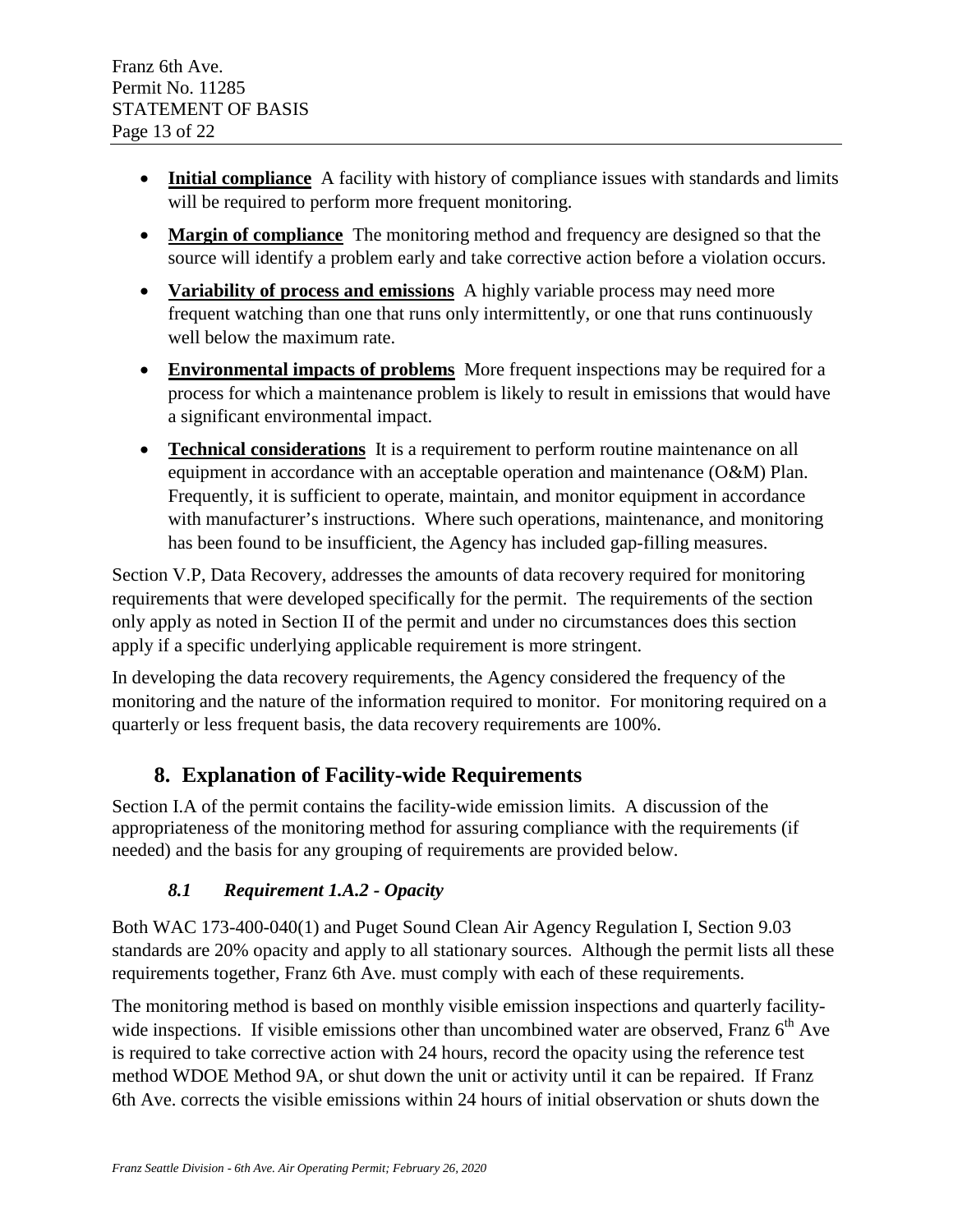unit or activity within 24 hours until it is repaired or corrected, Franz 6th Ave. does not need to report the deviation under Section V.M. (Compliance Certifications) or Section V.Q. (Reporting). However, if Franz 6th Ave. does not take appropriate action within 24 hours, Franz 6th Ave. must report the incident as a deviation.

**Initial compliance:** None of the emission units currently at Franz 6th Ave. normally have visible emissions, nor are they likely to generate visible emissions except under the most unusual circumstances. Therefore, the Agency concludes that Franz 6th Ave. is generally in compliance with the opacity requirement and the margin of compliance is large. In addition, the monitoring method is designed so that Franz 6th Ave. will take corrective action before a violation occurs, further enhancing the compliance margin.

**Variability of process and emissions:** While many of the processes are variable or batch operations, the most likely cause of visible emissions would be a significant change in the process, one that would require approval from the Puget Sound Clean Air Agency, or major equipment failure. The specific emission units that are most likely to fail and have significant visible emissions, such as the fabric filters on flour silos, are addressed elsewhere in the permit.

**Environmental impacts of problems:** Observed opacity is generally related to emissions of particulate matter or finely divided liquid droplets. The manufacturing activities at Franz 6th Ave. typically do not generate significant quantities of particulate matter. Hence, the environmental impacts of the emissions are small. A maintenance problem is unlikely to result in emissions that would have a significant environmental impact.

**Technical considerations:** The emission units that are likely to generate visible emissions are addressed elsewhere in the permit.

### *8.2 Requirements 1.A.3 and 1.A.4– Particulate Matter*

<span id="page-13-0"></span>Puget Sound Clean Air Agency Regulation I, Section 9.09 limits particulate emissions to 0.05 gr/dscf from equipment used in a manufacturing process. WAC 173-400-060 limits particulate emissions to 0.1 gr/dscf from general process units (i.e., units using a procedure or a combination of procedures for the purpose of causing a change in material by either chemical or physical means, excluding combustion).

The monitoring method is based on monthly visual inspections of the facility for visible emissions, employing the same monitoring method at the same frequency, for the same reasons, as the opacity requirements in Requirement I.A.2. The facility does not normally have particulate emissions from any of its equipment. Monitoring for visible emissions would identify particulate emissions, and would lead the facility to look for underlying problems that are causing the emissions. Recording of visible emissions is not necessarily a deviation of the particulate concentration standard because the threshold for observing visible emissions occurs at a particulate concentration of less than 0.05 gr/dscf. However, failure to take timely corrective action, as defined in the permit, is a deviation from the specific permit requirement and must be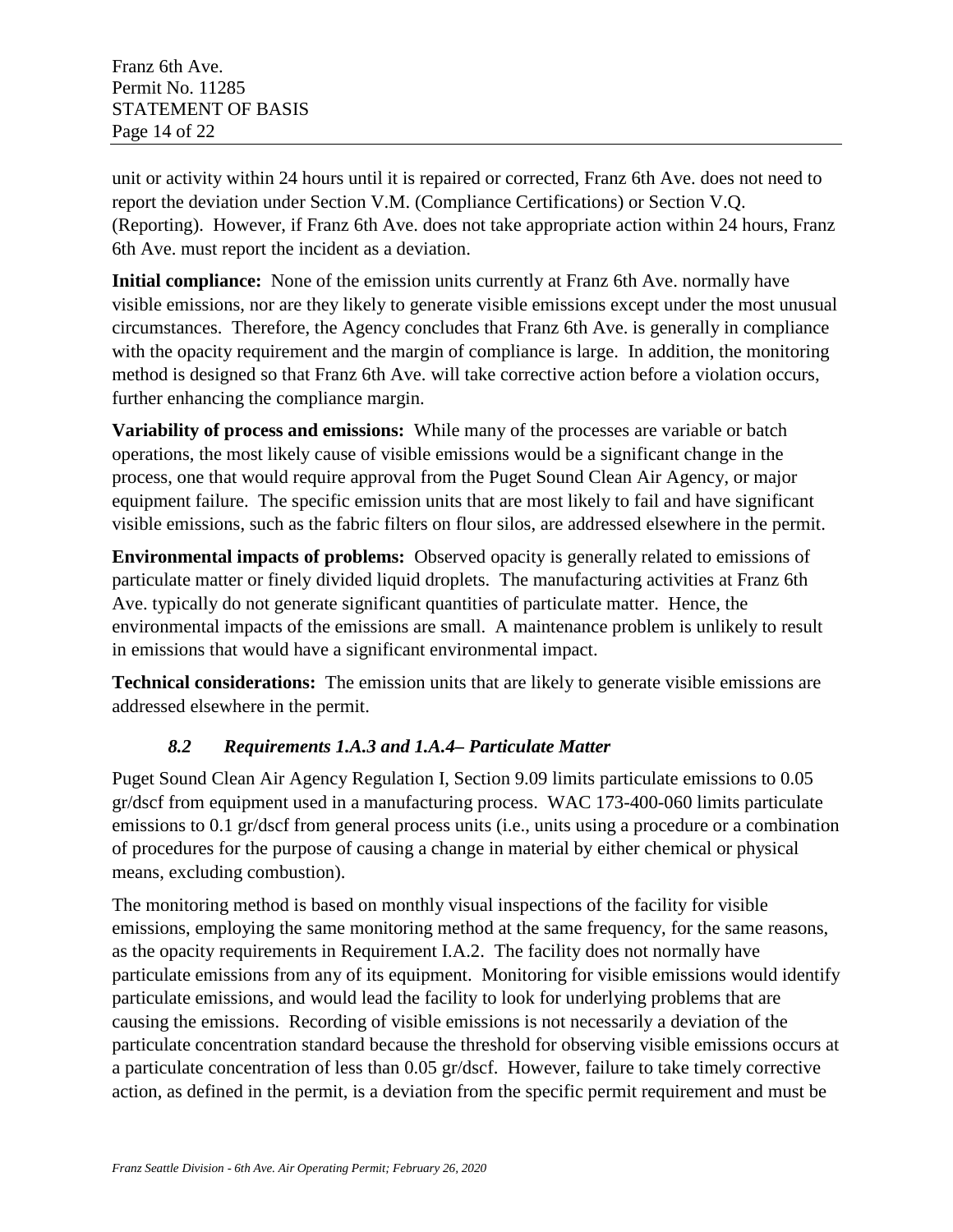$\overline{a}$ 

<span id="page-14-0"></span>reported to the Puget Sound Clean Air Agency.

### *8.3 Requirements 1.A.5– Particulate Matter from Combustion Sources*

WAC 173-400-050(1) limits particulate emissions to 0.1 gr/dscf corrected to 7%  $O_2$  from all combustion units (i.e., units using combustion for steam production or other process requirements, excluding open burning). Franz 6th Ave. burns only pipeline grade natural gas. If fuels are properly burned, Franz 6th Ave. is incapable of violating this standard while complying with the other requirements. Improper fuel burning that would result in high particulate emissions would also likely cause opacity problems and would be detected by the opacity monitoring requirement.

## *8.4 Requirements 1.A.6– Sulfur Dioxide*

<span id="page-14-1"></span>Both Puget Sound Clean Air Agency Regulation I, Section 9.07 and WAC 173-400-040(6) are equivalent requirements ( $SO_2$  $SO_2$  emissions not to exceed 1000 ppmv<sup>2</sup>), except for the second paragraph of the WAC, which is not in the Puget Sound Clean Air Agency regulation. The second paragraph of WAC 173-400-040(6), which is not federally enforceable, allows for exceptions to this requirement if the source can demonstrate that there is no feasible method of reducing the  $SO_2$  concentrations to 1000 ppm. Since the Puget Sound Clean Air Agency's rules are more stringent, this exception is not available to Franz 6th Ave. and the second paragraph does not apply to Franz 6th Ave..

Franz 6th Ave. burns only pipeline grade natural gas in all combustion emission units. All the natural gas burned at Franz 6th Ave. must be pipeline quality, the content of which is regulated by the Washington Utilities and Transportation Commission to contain less than 2000 grains of sulfur per million cubic feet. 2000 grains of sulfur per million cubic feet (gr  $S/ft^3$  nat gas) is equivalent to approximately 3.4 parts of sulfur per million cubic feet of natural gas on a dry, volumetric basis (ppmdv S), as shown in the following calculation:

<span id="page-14-2"></span><sup>&</sup>lt;sup>2</sup> "ppm" means "parts per million on a dry, volumetric basis." Sometimes this is written as *"ppmdv." Stack gas is usually sampled through a probe placed somewhere in the middle of the stack cross-section. The moisture is removed from the gas stream as part of the sampling process. The stack gas sample is analyzed for the pollutant in question, with the lab results being calculated as cubic feet (or meters) of pollutant per million cubic feet (or meters) of dry stack gas. If you had a stack with 50% moisture that was running right at the 1,000 ppm SO2 standard, you would have 1,000 cubic feet of SO2 for every million cubic feet of dry stack gas. You would also have 1,000 cubic foot of SO2 for every* two *million cubic feet of "wet" (as is) stack gas, which is 500 ppm. This is why it's important to know how stack sampling is done and why stack sampling and continuous emission monitoring methods are so specific.*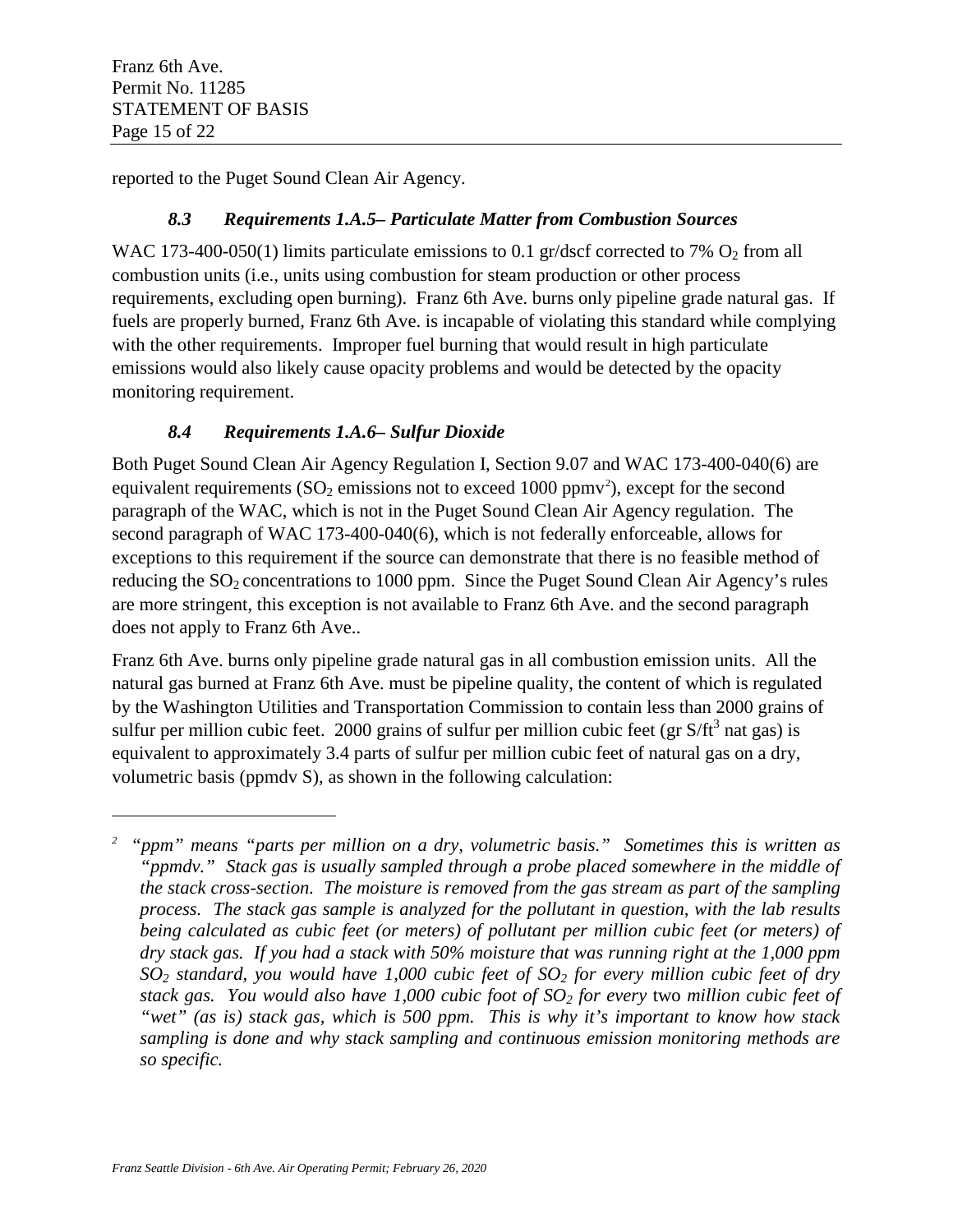Franz 6th Ave. Permit No. 11285 STATEMENT OF BASIS Page 16 of 22

$$
\frac{2,000 \text{ gr S}}{1,000,000 \text{ ft}^3 \text{ nat. gas}} \times \frac{1 \text{ lb}}{7000 \text{ gr}} \times \frac{385 \frac{\text{ft}^3}{\text{mole S}}}{32 \frac{\text{lb}}{\text{mole S}}} = 3.44 \times 10^{-6} \frac{\text{ft}^3 \text{ S}}{\text{ft}^3 \text{ nat. gas}} = 3.44 \text{ ppmdv S}
$$

According to *Perry's Chemical Engineer's Handbook*, each cubic foot of natural gas requires approximately 10 cubic feet of air for combustion, yielding approximately 11 cubic feet of combustion exhaust gases, consisting mostly of nitrogen, water vapor, and carbon dioxide. The sulfur in the natural gas will almost all be converted to sulfur dioxide, with each cubic foot of sulfur producing the same volume of sulfur dioxide. Since each cubic foot of natural gas contains  $3.44 \times 10^{-6}$  cubic foot of sulfur, each cubic foot of stack exhaust will contain approximately  $0.31$  ppmvd  $SO<sub>2</sub>$  as shown below:

ft<sup>3</sup> stack exhaust  $3.13\times10^{-7} - \frac{ft^3}{2}$  SO  $11 \text{ft}^3$  stack exhaust  $1 \text{ft}^3$  nat.gas  $1 \text{ft}^3$  S  $1 \text{ft}^3$  SO  $3.44\times10^{-6}$   $\frac{\text{ft}^3\text{S}}{\text{ft}^3\text{ nat.gas}} \times \frac{1\text{ft}^3\text{SO}_2}{1\text{ft}^3\text{S}} \times \frac{1\text{ft}^3\text{nat.gas}}{1\text{ft}^3\text{ stack} \text{exhaust}} = 3.13\times10^{-7} \frac{\text{ft}^3\text{SO}_2}{\text{ft}^3\text{stack} \text{exick}}$ 3 3 3  $3$  SO<sub>2</sub>  $\times 10^{-6}$   $\frac{\text{ft}^3\text{S}}{\text{ft}^3\text{net} \text{csc}} \times \frac{1\text{ft}^3\text{SO}_2}{1\text{ft}^3\text{S}} \times \frac{1\text{ft}^3\text{nat}.\text{gas}}{1\text{ft}^3\text{stock} \text{coker}^{\text{heat}}} = 3.13 \times 10^{-7} \frac{\text{ft}^3\text{SO}_2}{\text{ft}^3\text{stock} \text{exheat}}$  or 0.31 ppmdv SO<sub>2</sub>

This estimated value is less than one-tenth of one percent of the  $1,000$  ppm  $SO<sub>2</sub>$  standard. Therefore, it is reasonable to assume that combustion units that are fired on natural gas cannot exceed the  $1,000$  ppm  $SO<sub>2</sub>$  limits in Puget Sound Clean Air Agency Regulation I, Section 9.07 and WAC 173-400-040(6). The other emission units are not capable of generating  $SO<sub>2</sub>$ emissions in excess of the standard as permitted. Therefore, the permit does not contain additional monitoring requirements for the natural gas usage.

#### *8.5 Requirements 1.A.7– Hydrochloric Acid*

<span id="page-15-0"></span>Puget Sound Clean Air Agency Regulation I, Section 9.10 specifies that hydrochloric acid (HCl) emissions shall not exceed 100 ppm (dry) corrected to 7%  $O_2$  for combustion sources. Since Franz 6th Ave. burns only pipeline grade natural gas, and the other processes do not use chlorine in a form likely to emit HCl, Franz 6th Ave. is incapable of violating this standard while complying with the other requirements in the permit. Therefore, the permit does not contain additional monitoring requirements.

### *8.6 Requirements 1.A.8– Nuisance*

<span id="page-15-1"></span>Puget Sound Clean Air Agency Regulation I, Section 9.11, WAC 173-400-040(5), and RCW 70.94.040 are similar requirements that address emissions that may be environmentally detrimental or cause a nuisance. All of these requirements have been grouped together because they are so similar in nature. The monitoring method is based on responding to complaints and general inspections to identify any emissions that are likely to be injurious to human health, plant or animal life, or property, or that unreasonably interfere with enjoyment of life and property. The Agency has determined that the as-needed complaint response in Section II.A.1(b) and quarterly inspections required in Section II.A.1(c) of the permit are sufficient to monitor for changes that would cause a fugitive emission or unexpected buildup of dust on the roadways and plant grounds. The basis for this determination is as follows:

1) Initial compliance. The Puget Sound Clean Air Agency has not received any complaints concerning the Franz 6th Ave. facility regarding fugitive dust or odor emissions over the past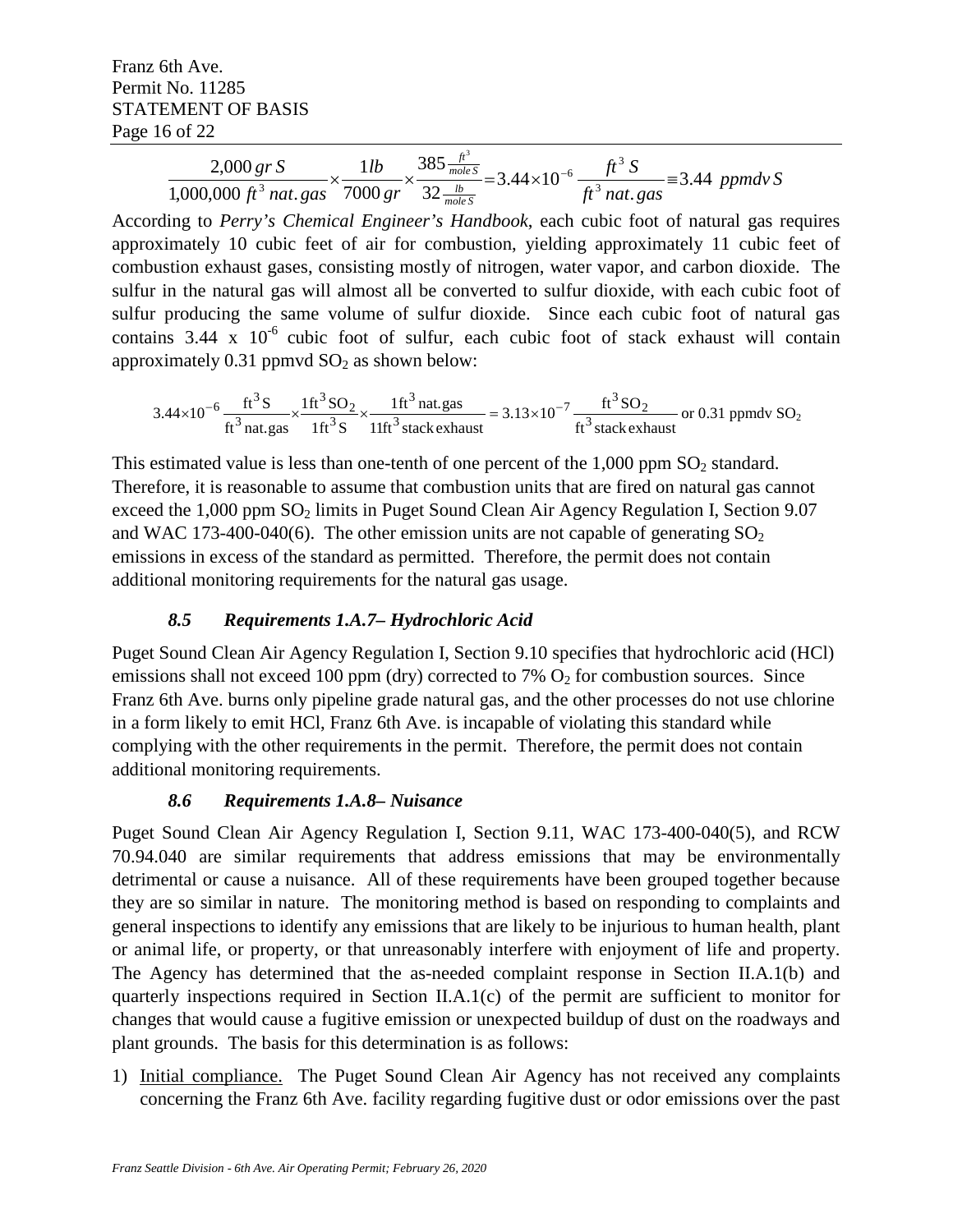five years. Therefore, the Agency concludes that Franz 6th Ave. is generally in compliance with the nuisance requirements.

- 2) Margin of compliance. The Agency has not observed nuisance problems, and the current operations are unlikely to cause nuisance problems. Therefore, the Puget Sound Clean Air Agency has determined that the margin of compliance is sufficient to only require quarterly inspections and response to complaints as necessary. The emission of fugitive dust or odor is unlikely to generate off-site fallout or complaints except under the most unusual circumstances.
- 3) Variability of process and emissions. Franz 6th Ave. does not have emission units that are likely to generate emissions that would cause a nuisance. In addition, Franz 6th Ave. is unlikely to install such emission units during the life of the permit.
- 4) Environmental impacts of problems. Nuisance emissions by their nature do not result in exceedances of federal emissions or ambient standards. By responding quickly to complaints and identifying problems before they cause complaints, the environmental impact of nuisances should be small.
- 5) Technical considerations. Catastrophic failure of a fabric filter attached to a flour silo is the likeliest cause of a nuisance causing a deviation at Franz 6th Ave.. The high efficiency fabric filters at Franz 6th Ave. are monitored at least monthly by Franz 6th Ave. Therefore, the chance of generating emissions that may cause a nuisance is minimized. The monitoring method is designed so that Franz 6th Ave. will take corrective action before a violation occurs. Failure to take timely corrective action, as defined by the monitoring method, is a deviation of the specific permit term. Taking corrective action does not relieve Franz 6th Ave. from the obligation to comply with the nuisance requirement itself.

### *8.7 Requirements I.A.9—I.A.10 – Fugitive Dust*

<span id="page-16-0"></span>WAC 173-400-040(3) addresses fugitive dust emissions for some activities, and WAC 173-400- 040(8) requires reasonable precautions or reasonably available control technology (RACT) to control fugitive emissions. Agency Regulation I, Section 9.15 requires the use of reasonable precautions for fugitive dust and lists some examples of reasonable precautions. All the fugitive emission regulations have common monitoring methods of responding to complaints and looking for fugitive emissions.

Franz  $6<sup>th</sup>$  Ave. conducts its manufacturing operations indoor, and all the roads and parking lots are paved. In the past five years, the Agency has not received any complaints about fugitive dust emissions. Therefore, the Agency determined the appropriate monitoring method for this requirement is quarterly fugitive dust and track-out inspections, quarterly facility-wide inspections, and as needed complaint response.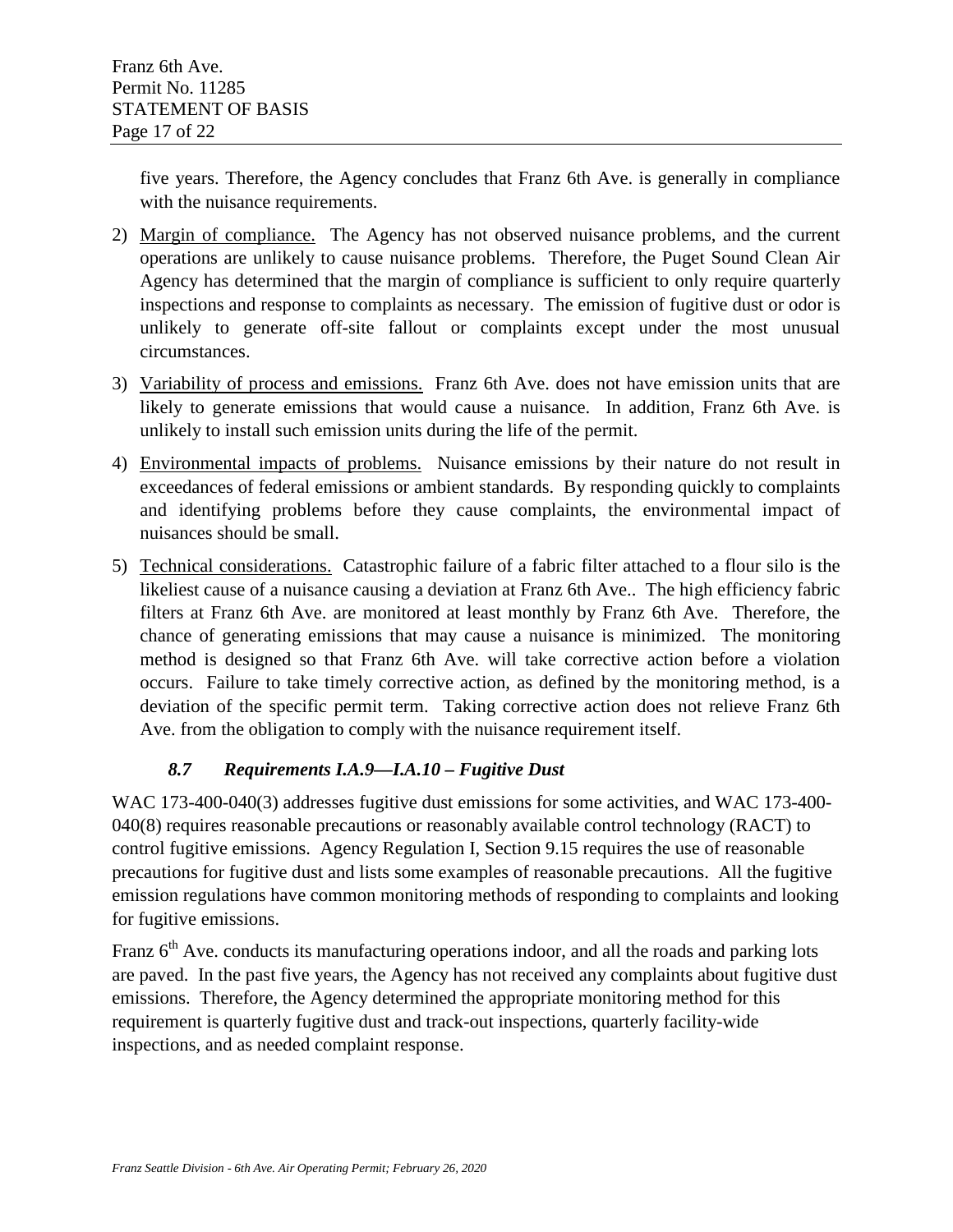#### *8.8 Requirement I.A.11 – Maintain Equipment*

<span id="page-17-0"></span>Agency Regulation I, Section 9.20 requires Franz 6th Ave. to maintain equipment in good working order. Section 9.20(a) applies to sources that received a Notice of Construction Order of Approval under Regulation I, Article 6. Section 9.20(b) applies to equipment not subject to Section 9.20(a). The Agency has determined that following the requirements of Section II provides sufficient monitoring criteria for compliance with Section 9.20(a) and 9.20(b). The section identifies both facility-wide criteria and specific criteria for the emission units and activities. In addition, the facility-wide inspections provide monitoring of the general effectiveness of Franz 6th Ave.'s Operation and Maintenance Plan. The Agency chose to list all of Section II as the monitoring method because many parts of Section II apply to several emission units and activities. Where there are specific monitoring requirements for specific emission units, the Agency has listed them in Section II.A.2. However, the Agency reserves the right to evaluate the maintenance of each piece of equipment to determine if it has been maintained in good working order.

### *8.9 Requirement I.A.12 – O&M Plan Requirements*

<span id="page-17-1"></span>In accordance with Agency Regulation I, Section 7.09(b), Franz 6th Ave. is required to develop and implement an Operation and Maintenance Plan (O&M Plan) to assure continuous compliance with Agency Regulations I, II, and III. The requirement specifies that the plan shall reflect good industrial practice, but does not define how to determine good industrial practice.

To clarify the requirement, the Agency added that in most instances following the manufacturer's operations manual or equipment operational schedule, minimizing emissions until the repairs can be completed and taking measures to prevent recurrence of the problem may be considered good industrial practice. The Agency also added language establishing criteria for determining if good industrial practice is being used. These may include, but are not limited to, monitoring results, opacity observations, review of operations and maintenance procedures, and inspections of the emission unit or equipment. The Agency added this wording in response to Washington State court decision, Longview Fibre Co. v. DOE, 89, Wn. App. 627 (1998), which held that similar wording was not vague and gave sufficient notice of the prohibited conduct.

Agency Regulation I, Section 7.09(b) also requires Franz  $6<sup>th</sup>$  Ave. to promptly correct any defective equipment. However the underlying requirement in most instances does not define "promptly". For significant emission units and applicable requirements that Franz  $6<sup>th</sup>$  Ave. has a reasonable possibility of violating or that a violation would cause an air quality problem, the Agency added clarification that "promptly" usually means within 24 hours. For many insignificant emission units and equipment not listed in the AOP, the meaning of "promptly" will vary because the emission sources and suitable pollution control techniques vary widely, depending on the contaminant sources and the pollution control technology employed. However, the permit identifies a means by which to identify if Franz  $6<sup>th</sup>$  Ave. is following good industrial practice.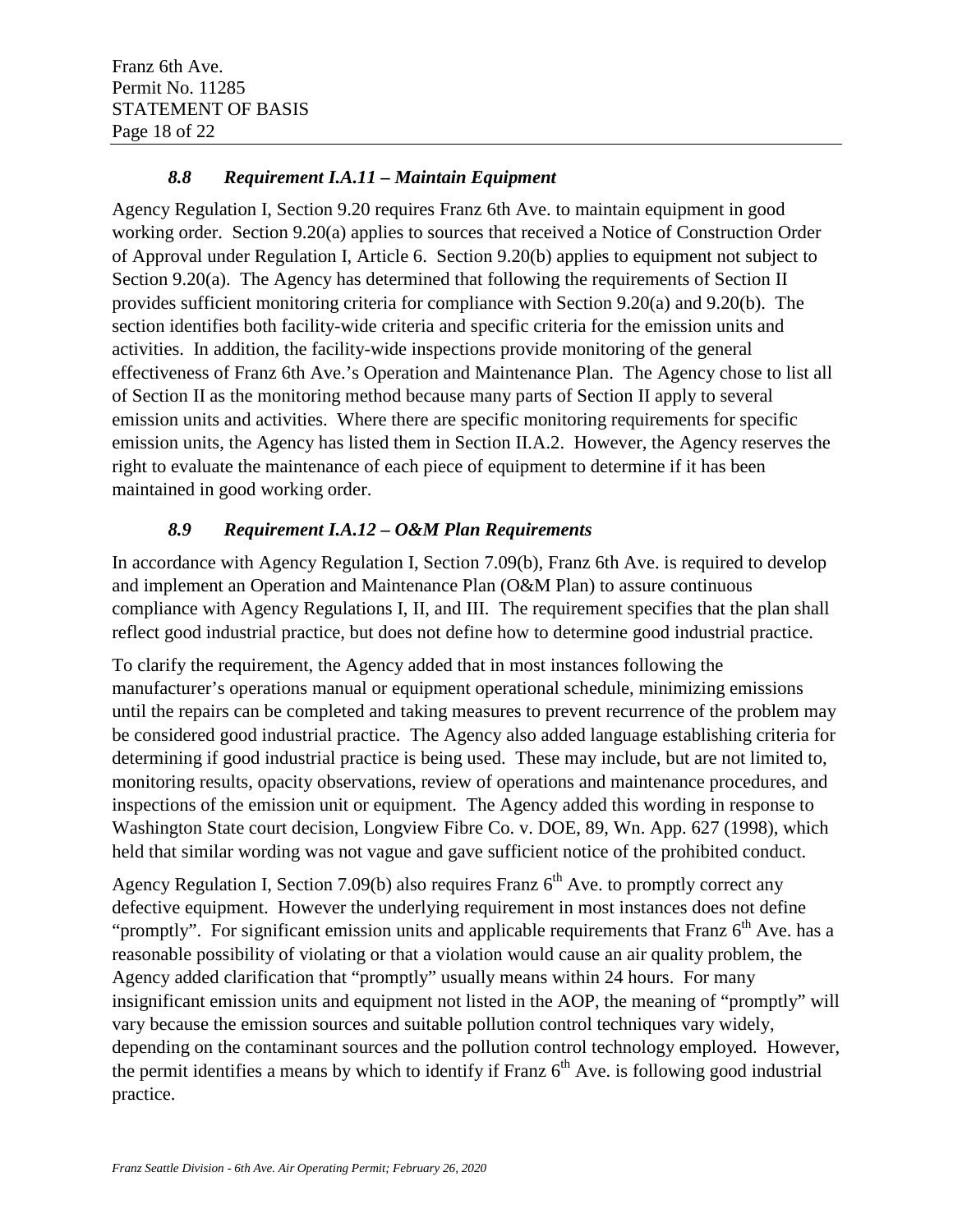Franz  $6<sup>th</sup>$  Ave. must report to the Agency any instances where it failed to promptly repair any defective equipment. Franz  $6<sup>th</sup>$  Ave. has the right to claim certain problems were a result of an emergency or unavoidable.

Following these requirements demonstrates that Franz  $6<sup>th</sup>$  Ave. has properly implemented the O&M Plan, but it does not prohibit the Agency or EPA from taking any necessary enforcement action to address violations of the underlying applicable requirements after proper investigation

### *8.10 Requirement I.A.13 – Odors*

<span id="page-18-0"></span>WAC 173-400-040(4) addresses odors. The monitoring method is based on responding to complaints and general inspections of the facility to identify emissions of odor-bearing contaminants. Receiving complaints does not necessarily mean Franz 6th Ave. is in violation of this requirement, since the regulation does not prohibit the emission of odors, but prohibits the emissions of odors if reasonable control measures are not employed. Complaints will trigger action by Franz 6th Ave. to investigate and prevent a violation. The Agency has not received odor complaints concerning Franz 6th Ave. The Agency has determined that responding to complaints within three working days is appropriate.

## *8.11 Requirement I.A.14 – Deposition of Particulate Matter*

<span id="page-18-1"></span>WAC 173-400-040(2) prohibits the emission of particulate matter from the facility to be deposited beyond the property line in sufficient quantity as to unreasonably interfere with the use and enjoyment of the property upon which the material is deposited. The monitoring method is based on responding to complaints and general inspections of the facility to identify any particulate emissions or deposition of particulate that may unreasonably interfere with the use and enjoyment of property. Receiving complaints does not necessarily mean Franz 6th Ave. is in violation of this requirement, but triggers action by the source to prevent a violation.

## <span id="page-18-2"></span>**9. Explanation of Emission Unit Specific Requirements**

Section I.B of the permit contains requirements that apply to specific emission units cited in the permit. As in Section 8 of this document, the basis for each grouping of requirements and a discussion of the appropriateness of the monitoring method for assuring compliance with the requirements (if needed) are provided below.

### *9.1 Emission Unit #1 – Direct Fired Baking Process*

<span id="page-18-3"></span>This emission unit includes the direct fired baking oven used in the baking process. The oven uses natural gas as its only fuel.

1) Natural Gas Fired Baker Perkins 53 Tray Oven (Heat Input Rating = 1,122,000 Btu/Hour),

The oven is not considered to be "fuel burning equipment" per the Regulation I definition of fuel burning equipment, because it does not produce hot air, hot water, steam, or other heated fluids by external combustion of fuel.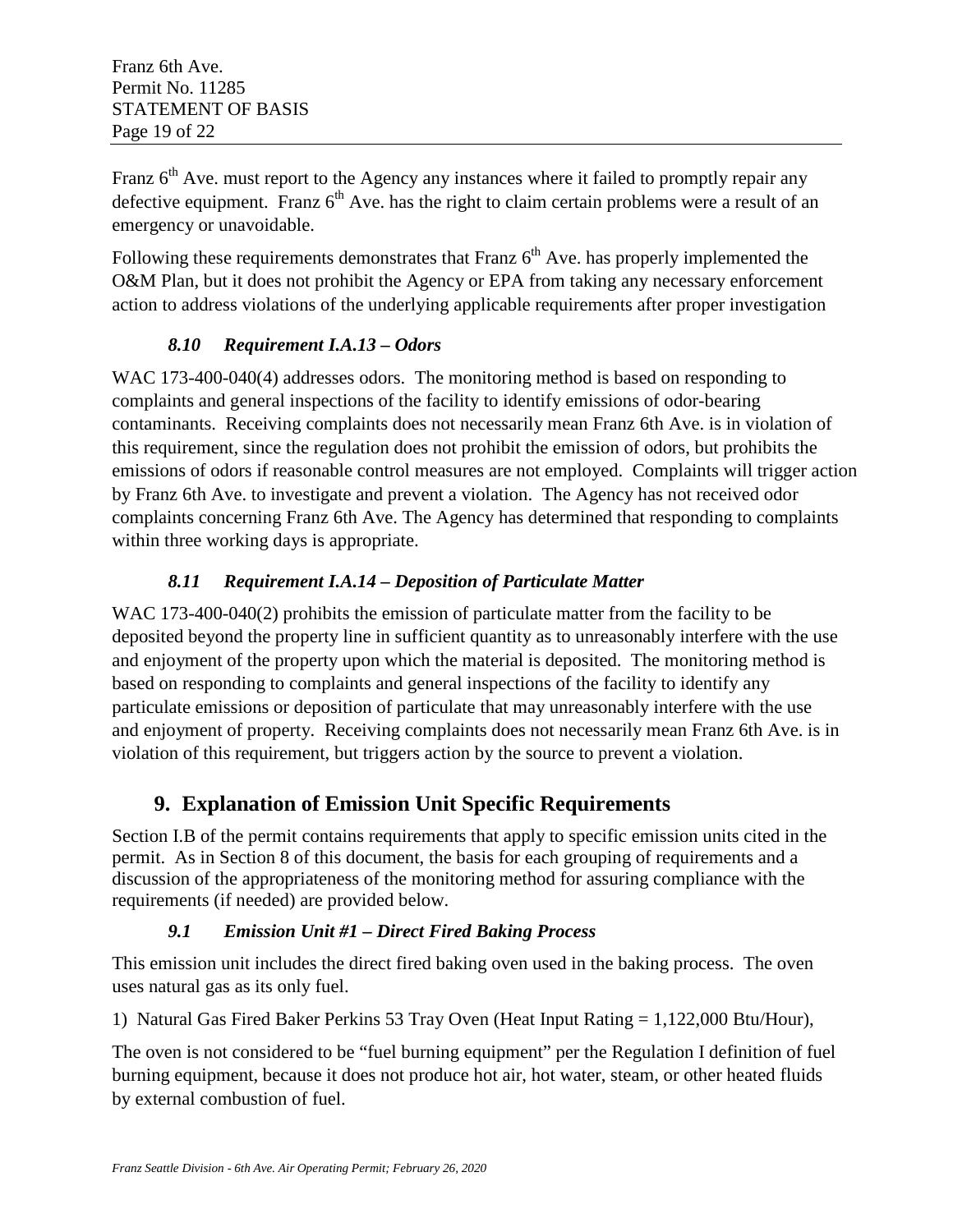The monitoring method is based on visual inspections with the source taking action if visible emissions are noted, and on conducting maintenance as outlined in the facility's O&M Plan. Observing visible emissions is not necessarily a violation of the standard. The permit requires that Franz  $6<sup>th</sup>$  Ave. take corrective action before a violation occurs and document such action.

#### *9.2 Emission Unit #2 – Steam Generating Process and Indirect Fired Ovens*

<span id="page-19-0"></span>This emission unit includes boilers used for steam production and indirect fired baking ovens. These units use natural gas as their only fuel. For purposes of defining an "emission unit" in this permit, each unit listed below is considered a separate emission unit.

- 1) Natural Gas Fired Gabriel Boiler (Heat Input Rating = 7,000,000 Btu/Hour)
- 2) Natural Gas Fired Gabriel Boiler (Heat Input Rating = 7,000,000 Btu/Hour)
- 3) Natural Gas Fired Read 32 Tray Oven (Heat Input Rating = 2,250,000 Btu/Hour),
- 4) Natural Gas Fired Peterson 32 Tray Oven (Heat Input Rating = 2,250,000 Btu/Hour)

The monitoring method is based on visual inspections with the source taking action if visible emissions are noted, and on conducting maintenance as outlined in the facility's O&M Plan. Observing visible emissions is not necessarily a violation of the standard. The permit requires that Franz  $6<sup>th</sup>$  Ave. take corrective action before a violation occurs and document such action.

#### *9.3 Emission Unit #3- Flour Storage and Transfer*

This emission unit includes equipment associated with flour storage and transfer.

1) Three flour storage silos with fabric breather bags on each flour storage silo.

For purposes of defining an "emission unit" in this permit, each silo with fabric breather bag is considered a separate emission unit.

The monitoring method is based on routine maintenance of the fabric breather bags such as checking for broken or plugged bags, broken ductwork, damaged seals or damaged hoppers. Since the filters are passively vented, they do not have pressure gauges to check.

In addition, the monitoring method is based on visual inspections with the source taking corrective action if any broken or plugged bags are observed, or ductwork, seals or hoppers integrity is found to require repair, or visible emissions are noted. Recording of visible emissions is not necessarily a violation of the grain loading standard. The permit requires that Franz  $6<sup>th</sup>$  Ave. take corrective action before a violation occurs and document such action.

## <span id="page-19-1"></span>**10. O&M Plan Requirements**

Franz  $6<sup>th</sup>$  Ave.'s O&M Plan shall include equipment operation and maintenance procedures specifying how Franz  $6<sup>th</sup>$  Ave. will assure continuous compliance with Agency Regulations I, II and III. In most instances, following the manufacturer's operations manual or equipment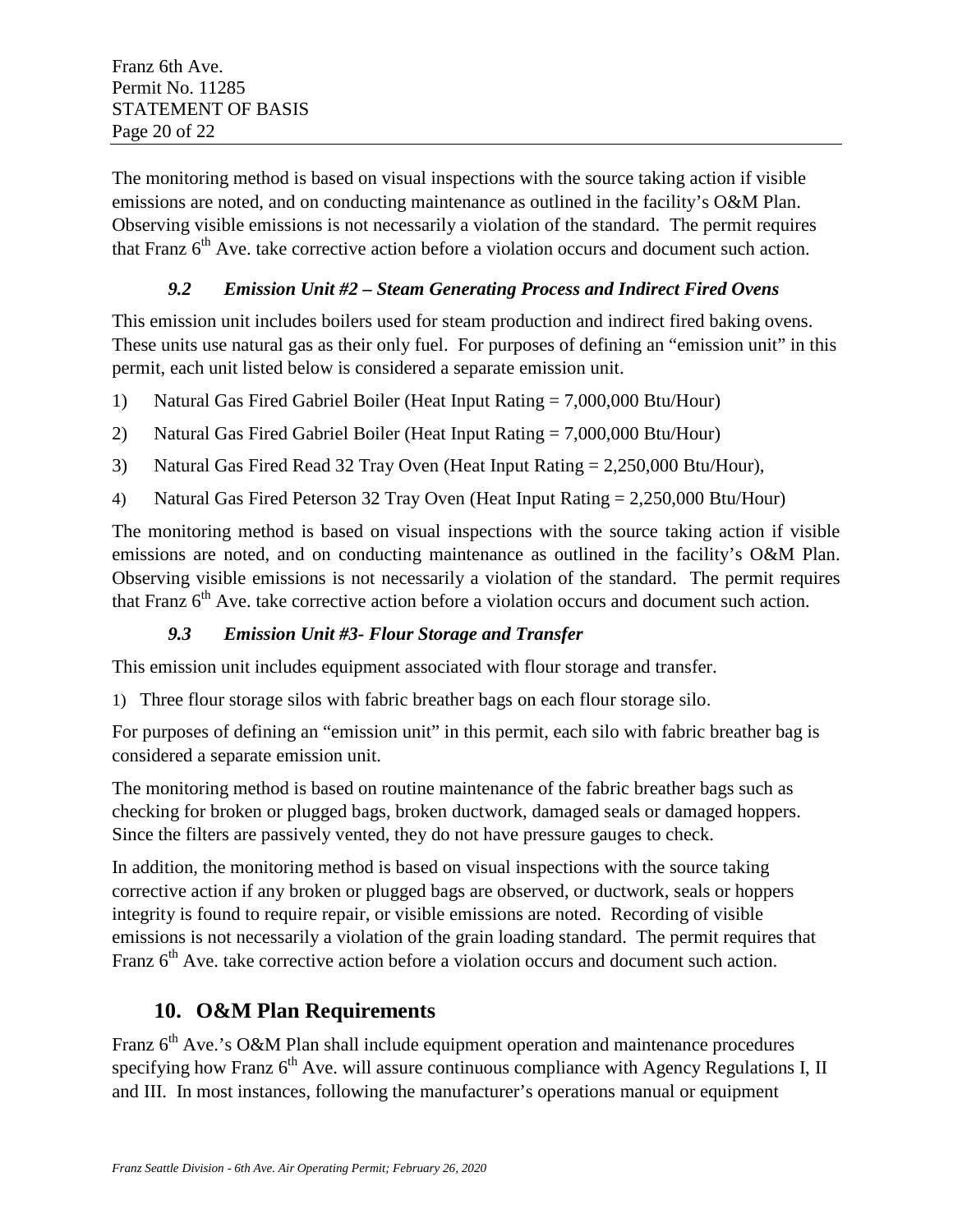operational schedule, minimizing emissions until the repairs can be completed and taking measures to prevent recurrence of the problem may be considered good industrial practice.

Determination of whether good industrial practice is being used will be based on available information such as, but not limited to, monitoring results, opacity observations, review of operations and maintenance procedures, and inspections of the emission unit or equipment. Franz 6th Ave. shall use the results of the inspections required by this permit in its annual review of the O&M Plan.

## <span id="page-20-0"></span>**11. Prohibited Activities**

Some of the requirements Franz 6th Ave. identified in the operating permit application are included in Section III as prohibited activities. Since these activities are prohibited, routine monitoring of parameters is not appropriate. Instead, the Agency has listed these activities in this section to highlight that they cannot occur at the facility. Personnel that perform the facilitywide inspections, required in Section II of the permit, should be aware of these requirements and take appropriate action to investigate them and take corrective action if they find any evidence that any of these activities are being conducted.

## <span id="page-20-1"></span>**12. Activities Requiring Additional Approval**

Activities that require additional approval are included in Section IV of the permit. For new source review, the permit language has been simplified. Both the state (WAC 173-400-110 and Chapter 173-460 WAC) and Puget Sound Clean Air Agency (Regulation I, Article 6) new source review programs require approval to construct, install, establish, or modify an air contaminant source. All these requirements apply, but the language in these requirements has been incorporated into one section to simplify the permit language.

## <span id="page-20-2"></span>**13. Standard Terms and Conditions**

Requirements that are more general in nature are included in Section V, Standard Terms and Conditions. This section also contains the standard terms and conditions specifically listed in WAC 173-401-620.

## <span id="page-20-3"></span>**14. Basis for Inapplicable Requirements**

The requirements listed in Section VIII of Franz 6th Ave. air operating permit do not apply to the facility, or to the specific emissions units listed in the permit for the reasons listed below. The permit shield applies to all requirements so identified.

• Puget Sound Clean Air Agency Regulation I Section 9.08(a) is an inapplicable requirement because Franz  $6<sup>th</sup>$  Ave. does not burn fuel oil and would have to get approval from Puget Sound Clean Air Agency first to do so.